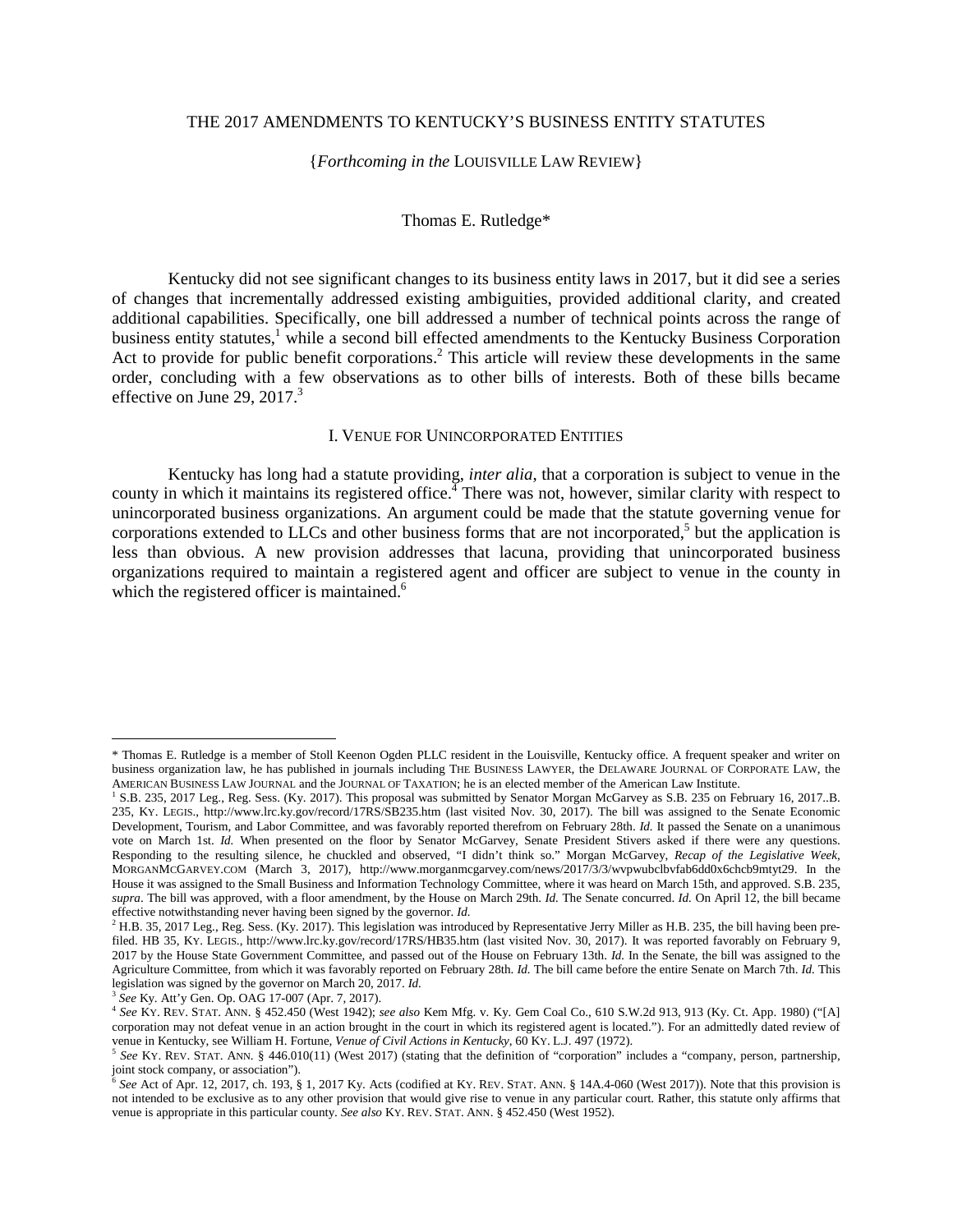#### II. CHARGING ORDERS

Across all of the charging order statutes, parallel amendments have been made in order to address aspects of this often misunderstood remedy.<sup>7</sup>

The respective charging order statutes<sup>8</sup> provide, in order to satisfy a judgment, that a charging order may be issued with respect to a member's or partner's interest in the LLC, partnership, etc. However, when one parses the statute, it becomes clear that "limited liability company," "partnership," etc. refers to a domestic organization, i.e., one organized in Kentucky.<sup>9</sup> There then arises the question as to whether a Kentucky court may apply any of the charging order statutes to issue a charging order with respect to an interest in a partnership or LLC organized outside of Kentucky. If the answer to that question is "no," what then would be the remedy that a Kentucky court could issue with respect to an interest in a foreign partnership or LLC?

This question is exactly the problem addressed by the *Heather Apartments* decision.<sup>10</sup> Andrew Grossman was the judgment-debtor to Fannie Mae.<sup>11</sup> Grossman alleged he could not satisfy the judgment because his funds were invested in an LLC, and further argued that the only remedy Fannie Mae was entitled to vis-à-vis his interest in that LLC was a charging order.<sup>12</sup> That LLC was organized in the Cook Islands.<sup>13</sup> The *Heather Apartments* court determined that the "sole and exclusive remedy" language of the Minnesota LLC Act's charging order provision<sup>14</sup> did not apply vis-à-vis a foreign (i.e., non-Minnesota)  $LLC<sup>15</sup>$ 

Finally, Grossman argues that Fannie Mae's only remedy is to obtain a charging order under Minn. Stat. § 322B.32 (2012). But this argument fails because that statute only applies to Minnesota limited liability companies. Chapter 322B defines a "limited liability company" as "a limited liability company, other than a foreign limited liability company, organized or governed by this chapter." Minn. Stat. § 322B.03, subd. 28 (2012). Because LSPG Shoreline was organized in, and is governed by, the laws of the Cook Islands, chapter 322B does not apply.<sup>16</sup>

Amendments made to Kentucky's various charging order statutes reject the *Heather Apartments* analysis and provide that a Kentucky court may issue a charging order with respect to the partnership or

<sup>7</sup> With respect to the charging order generally, see Thomas E. Rutledge & Sarah S. Wilson (now Reeves), *An Examination of the Charging Order under Kentucky's LLC and Partnership Acts (Part I)*, 99 KY. L.J. ONLINE 85 (2011); Thomas E. Rutledge & Sarah S. Wilson, *An Examination of the Charging Order under Kentucky's LLC and Partnership Acts (Part II)*, 99 KY. L.J. ONLINE 107 (2011).

<sup>8</sup> *See* KY. REV. STAT. ANN. § 275.260 (West 2017) (LLCs); KY. REV. STAT. ANN. § 362.285 (West 2017) (partnerships governed by the Kentucky Uniform Partnership Act); KY. REV. STAT. ANN. § 362.1-504 (West 2017) (general partnerships governed by the Kentucky Revised Uniform Partnership Act (2006)); KY. REV. STAT. ANN. § 272A.6-050 (West 2017) (limited cooperative associations); KY. REV. STAT. ANN. § 362.481 (West 2017) (limited partnerships governed by the Revised Uniform Limited Partnership Act); KY. REV. STAT. ANN. § 362.2-703 (West 2017) (limited partnerships governed by the Kentucky Uniform Limited Partnership Act (2006)); KY. REV. STAT. ANN. § 386A.6-060 (West 2017) (statutory trusts governed by the Kentucky Uniform Statutory Trust Act).

<sup>9</sup> *See, e*.*g*., § 275.260(1) ("This section provides the exclusive remedy by which the judgment creditor of a member or the assignee of a member may satisfy a judgment out of the judgment debtor's *limited liability company* interest.") (emphasis added); KY. REV. STAT. ANN. § 275.015(12) (West 2017) (defining "limited liability company" as organized "under this chapter"); *id*. or KY. REV. STAT. ANN. § 275.015(9) (defining "foreign limited liability company").

<sup>10</sup> *See* Fannie Mae v. Heather Apartments Ltd. P'ship., No. A13-0562, 2013 WL 6223564 (Minn. Ct. App., Dec. 2, 2013).

<sup>11</sup> *Id.* at \*2.

 $12$  *Id.* at \*15–16.

 $\frac{13}{10}$  *Id.* at \*16.

<sup>14</sup> *See* MINN. STAT. § 322B.32 (1992). <sup>15</sup> *Fannie Mae*, 2013 WL 6223564, at \*16.

<sup>16</sup> *Id.* at \*6; *see also* Arayos, LLC v. Ellis, Misc. Act. No. 15-0027-WS-M, 2016 WL 1642676 (S.D. Ala. April 25, 2016) ("More importantly, as noted *supra*, plaintiff's filings reflect that Lodge Entertainment is a Wyoming limited liability company, and that Jonesboro Investments is a Nevada limited liability company. Plaintiff has presented no argument explaining why it contends a provision of the Alabama Business and Nonprofit Entities Code would empower this Court to issue a charging order as to a judgment debtor's membership interest in Wyoming and Nevada limited liability companies, as part and parcel of the judgment creditor's efforts to enforce a judgment entered by a federal court in Maine. On its face, Alabama Code § 10A-5-6.05(a) does not appear to authorize issuance of charging orders relating to foreign limited liability companies.")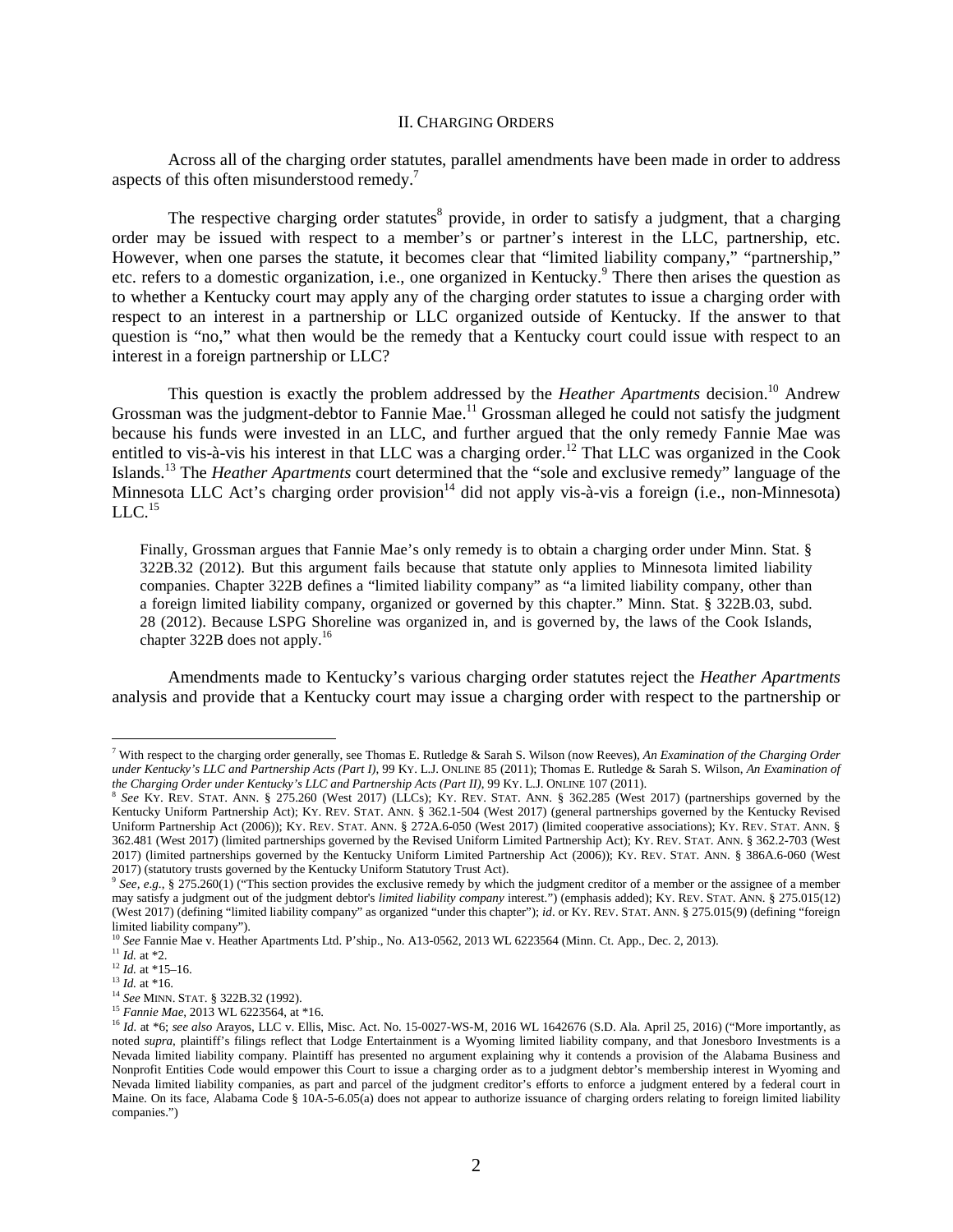LLC interest in a foreign organized partnership or  $LLC<sup>17</sup>$  As such, it is clear that if the judgment-debtor is subject to the jurisdiction of a Kentucky court, irrespective of where the LLC or partnerships might be organized,<sup>18</sup> a Kentucky court has the capacity to issue a charging order against the judgment-debtor's interest therein.<sup>19</sup>

The second change made across the various charging order statutes addresses the situation of a member's breach of the operating agreement or other conduct giving rise to a claim for monetary damages in favor of the partnership or LLC against the partner or member. On similar facts, certain courts have accepted the argument that the partner's or member's liability to the partnership or LLC may be satisfied only by means of a charging order. The addition made to the Kentucky statutes precludes that result.

The problem here addressed is exemplified by *Kaufman v. HLK, LLC*.<sup>20</sup> Therein, Kaufman defaulted on his obligation to make the capital contribution called for by the operating agreement.<sup>21</sup> While Hawley, the other member, asserted that Kaufman was not a member, the court found that not to be the case.<sup>22</sup> Rather, Kaufman was a member, and the LLC was entitled to offset his default against the amounts he would receive upon liquidation.<sup>23</sup> A prior order had held that the charging order against Kaufman was the sole means by which a judgment on the default could be collected.<sup>24</sup>

Under this reasoning, the injured LLC was restricted in its recovery to the judgment-debtor's anticipated distributions from the LLC. In effect, the judgment was nonrecourse to the judgment-debtor's interest in the venture save and except to the extent that the LLC should ever make a distribution. If and to the extent distributions were not made, the LLC was deprived of any effective remedy. In addition, the LLC effectively became the financing vehicle for satisfaction of the judgment.

To avoid this and similar results, an addition made across the charging order statutes makes clear that this is not the proper analysis and that to the extent a partner or member is the judgment-debtor of the

 $^{21}$  *Id.* at \*1.

 $^{22}$  *Id.* 

<sup>&</sup>lt;sup>17</sup> See KY. REV. STAT. ANN. § 275.260(8) (West 2017) (created by Act of Apr. 12, 2017, ch. 193, § 13, 2017 Ky Acts) (governing LLCs); KY. REV. STAT. ANN. § 362.285(9) (West 2017) (created by Act of Apr. 12, 2017, ch. 193, § 16, 2017 Ky Acts) (partnerships governed by the Kentucky Uniform Partnership Act); KY. REV. STAT. ANN. § 362.1-504(9) (West 2017) (created by Act of Apr. 12, 2017, ch. 193, § 18, 2017 Ky Acts) (general partnerships governed by the Kentucky Revised Uniform Partnership Act (2006)); KY. REV. STAT. ANN. § 272A.6-050(8) (West 2017) (created by Act of Apr. 12, 2017, ch. 193, § 9, 2017 Ky Acts) (limited cooperative associations); KY. REV. STAT. ANN. § 362.481(9) (West 2017) (created by Act of Apr. 12, 2017, ch. 193, § 17, 2017 Ky Acts) (limited partnerships governed by the Revised Uniform Limited Partnership Act); KY. REV. STAT. ANN. § 362.2-703(9) (West 2017) (created by Act of Apr. 12, 2017, ch. 193, § 19, 2017 Ky Acts) (limited partnerships governed by the Kentucky Uniform Limited Partnership Act (2006)); KY. REV. STAT. ANN. § 386A.6-060(8) (West 2017) (created by Act of Apr. 12, 2017, ch. 193, § 21 2017 Ky Acts) (statutory trusts governed by the Kentucky Uniform Statutory Trust Act); *see also* Mahalo Invs. III, LLC v. First Citizens Bank & Tr. Co., 769 S.E.2d 154, 158–59 (Ga. Ct. App. 2015) ("[I]t is only necessary for a court to have jurisdiction over the judgment debtor to have authority to enter charging orders against the judgment debtor's interest."); Vision Marketing Res., Inc. v. McMillin Grp., LLC, No. 10-2252-KHV, 2015 WL 4390071, at \*4 (D. Kan. July 15, 2015) ("The Court need not have jurisdiction over the LLC entity itself in order to issue a charging order, when it has jurisdiction over the LLC member because the LLC has no right or direct interest affected by the charging order. Rather it is the judgment debtor's interest in and right to future distributions of the LLC that is being charged."). In *German American Capital Corp. v. Morehouse*, No. GJH-13-296, 2017 WL 3411941 (D. Md. Aug. 7, 2017), decided after the consideration and approval of this amendment, the court found that the charging order provisions of the Maryland LLC Act could be applied as to the defendant's interests in a Georgia organized LLC. In effect, this decision is consistent with the Kentucky statute, as amended. In contrast, in *Peach REO, LLC v. Rice*, No. 2:12-CV-02752-SHM, 2017 WL 2963511 (W.D. Tenn. July 11, 2017), the court, in considering charging orders sought against interests in LLCs organized in Tennessee, Mississippi, and Delaware, applied the laws of the jurisdiction of organization.

<sup>&</sup>lt;sup>18</sup> Where an LLC interest is located is a subject of debate. *See*, *e.g.*, JPMorgan Chase Bank N.A. v. McClure, 393 P.3d 955, 958–59 (Colo. 2017). <sup>19</sup> Whether, as to a non-Kentucky entity, the judgment and the charging order must be domesticated in the entity's jurisdiction of organization in order to bind the foreign entity is a question governed by other law. *See also McClure*, 393 P.3d at 961–62, *aff'g* 395 P.3d 1123 (Colo. App. 2015).

<sup>&</sup>lt;sup>20</sup> No. 59797, 2013 WL 5230797 (Nev. Sept. 12, 2013).

<sup>&</sup>lt;sup>23</sup> See id. ("Kaufman's failure to make his initial contribution only creates a liability to the LLC for the amount owed, while the remaining assets of the LLC should be divided based on the members' percentage interest in the LLC as stated in the operating agreement.").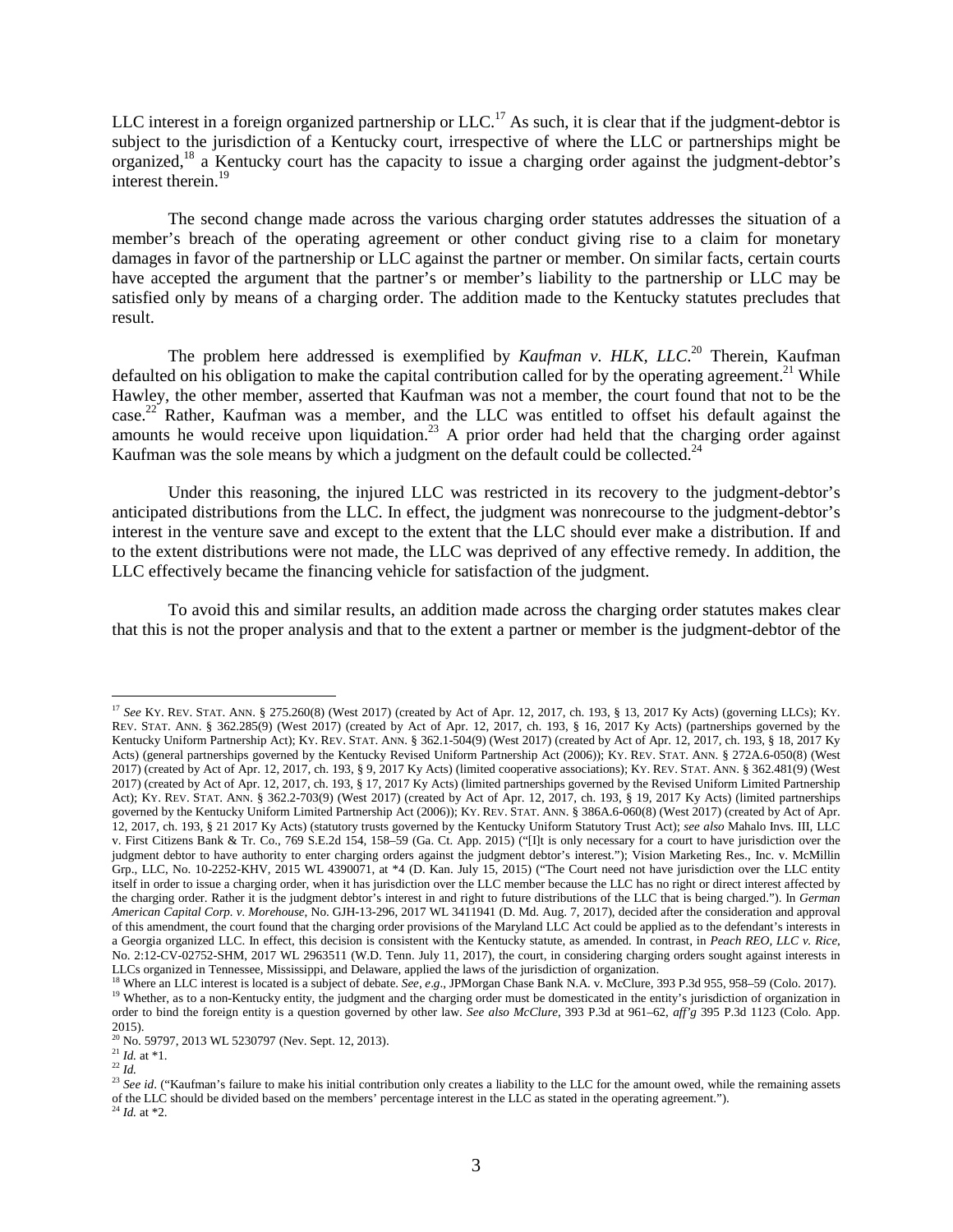venture, the venture may collect against all assets of the judgment-debtor, not only the stream of distributions from the venture.<sup>25</sup>

#### III. DERIVATIVE ACTIONS

Technical amendments, each of a conforming nature without any change to the underlying law, have been made to the derivative action provisions of the Kentucky Uniform Limited Partnership Act (2006), the LLC Act, and the Kentucky Uniform Statutory Trust Act. The rules governing derivative  $\arctan^{26}$  have required that the plaintiff, acting on behalf of the business organization, through the pendency of the action remain an equity participant in the venture.<sup>27</sup> In certain instances, this requirement has been expressly set forth in the statute.<sup>28</sup> In other instances, it has been applied notwithstanding the absence of a statute to that effect.<sup>29</sup> For the avoidance of doubt as to the existence of this requirement in the context of a limited partnership, LLC, and statutory trust, the continuous ownership requirement has been added to those statutes.<sup>30</sup>

#### IV. DEFINITIONS

The definition of an "Entity" as utilizing the Kentucky Business Entity Filing  $Act<sup>31</sup>$  has been expanded to include both the Limited Cooperative Association and the Unincorporated Nonprofit

<sup>25</sup> *See* KY. REV. STAT. ANN. § 275.260(7) (West 2017) (created by Act of Apr. 12, 2017, ch. 193, § 13, 2017 Ky Acts) (governing LLCs) ("This section does not apply to the enforcement of a judgment by a limited liability company against a member of that company."); KY. REV. STAT. ANN. § 362.285(8) (West 2017) (created by Act of Apr. 12, 2017, ch. 193, § 16, 2017 Ky. Acts) (partnerships governed by the Kentucky Uniform Partnership Act); KY. REV. STAT. ANN. § 362.1-504(8) (West 2017) (created by Act of Apr. 12, 2017, ch. 193, § 18, 2017 Ky. Acts) (general partnerships governed by the Kentucky Revised Uniform Partnership Act (2006)); KY. REV. STAT. ANN. § 272A.6-050(7) (West 2017) (created by Act of Apr. 12, 2017, ch. 193, § 9, 2017 Ky. Acts) (limited cooperative associations); KY. REV. STAT. ANN. § 362.481(8) (West 2017) (created by Act of Apr. 12, 2017, ch. 193, § 17, 2017 Ky. Acts) (limited partnerships governed by the Revised Uniform Limited Partnership Act); KY. REV. STAT. ANN. § 362.2-703(8) (West 2017) (created by Act of Apr. 12, 2017, ch. 193, § 9, 2017 Ky. Acts) (limited partnerships governed by the Kentucky Uniform Limited Partnership Act (2006)); KY. REV. STAT. ANN. § 386A.6-060(7) (West 2017) (created by Act of Apr. 12, 2017, ch. 193, § 21, 2017 Ky. Acts) (statutory trusts by the Kentucky Uniform Statutory Trust Act). While decided after S.B. 235 was submitted to the 2017 General Assembly, this amendment is consistent with the ruling made in *Gillet v. ZUPT, LLC*, 523 S.W.3d 749 (Tex. Ct. App. 2017). Therein, the LLC held a judgment against a member consequent to his breach of fiduciary duties. *Id.* at 753. The judgment-debtor asserted the judgment could be enforced only via a charging order. *Id.* at 757. This notion was rejected: "But that reasoning for preventing foreclosure of a member's interest does not apply in a situation such as that before us, where the judgment creditor seeking turnover of the membership interest is the very same limited liability company from which the membership interest derives." *Id*. at 757; *see also id*. at 758 ("[T]he reasoning behind requiring a charging order as the exclusive remedy is inapposite when the judgment creditor seeking the membership interest is the entity from which the membership interest derives.").

<sup>26</sup> *See generally* Thomas E. Rutledge, *Who Will Watch the Watchers?: Derivative Actions in Nonprofit Corporations*, 103 KY. L.J. ONLINE 31 (2015).

<sup>27</sup> *See*, *e*.*g*., Bacigalupo v. Kohlhapp, 240 S.W.3d 155, 156 (Ky. Ct. App. 2007); *see also* Pagtakhan-So v. Cueto, No. 16-5320, 2016 WL 617429, at \*5 n.6 (E.D. Ky. Feb. 16, 2016) ("It is undisputed that only Pagtakhan-So was a Trustee of the Foundation at the time that the Complaint and Amended Complaint were filed. Michigan law only allowed derivative claims by current shareholders and members at the time the Amended Complaint was filed. M.C.L. § 450.2491 (repealed 2015). None of the plaintiffs are currently Trustees of the Foundation and none of the current Trustees have moved to intervene. There is no evidence on which this Court could conclude that these plaintiffs "fairly and adequately represent" other similarly-situated Trustees in pursuing the rights of the Foundation.").

<sup>28</sup> *See, e.g.*, KY. REV. STAT. ANN. § 271B.7-400(1) (West 2017); KY. REV. STAT. ANN. § 272A.13-020(1)(b) (West 2012). For derivative actions in federal court, FED. R. CIV. P. 23.1 will apply to provide this rule. *See* FED. R. CIV. P. 23.1(1) ("The derivative action may not be maintained if it appears that the plaintiff does not fairly and adequately represent the interests of shareholders or members who are similarly situated in enforcing the rights of the corporation or association."); *see also* DEBORAH A. DEMOTT, SHAREHOLDER DERIVATIVE ACTIONS – LAW AND PRACTICE § 4.3(1) (2016–17) ("[M]ost federal courts have applied the contemporaneous ownership requirement in Rule 23.1 when it conflicted with the applicable state law.") (citation omitted).

<sup>29</sup> *See, e.g.*, Fenley v. Kamp Kaintuck, Inc., No. 2010-CA-001926-MR, 2011 WL 5443440, at \*3 (Ky. Ct. App. Nov. 10, 2011).

<sup>30</sup> *See* KY. REV. STAT. ANN. § 275.260 (West 2017) (amended by Act of Apr. 12, 2017, ch. 193, § 15, 2017 Ky. Acts); KY. REV. STAT. ANN. § 362.2-933 (West 2017) (amended by Act of Apr. 12, 2017, ch. 193, § 19, 2017 Ky Acts); KY. REV. STAT. ANN. § 386A.6-110(5) (West 2017) (created by Act of Apr. 12, 2017, ch. 193, § 27, 2017 Ky. Acts); *see also* Watkins v. Stock Yards Bank & Tr. Co., No. 2011-CA-000228-MR, 2012 WL 2470692 (Ky. Ct. App. June 29, 2012); Davis v. Comed, Inc., 619 F.3d 585, 593-94 (6th Cir. 1980); Aztec Oil & Gas, Inc. v. Fisher, 152 F. Supp. 3d 832, 857–58 (S.D. Tex. Jan 21, 2016); Schwartz v. Coyle, No. 2011-CA-002335-MR, 2013 Ky. App. Unpub. LEXIS 310, at \*12–13 (Ky. Ct. App. Apr. 19, 2013); Avon Tape, Inc. v. Shuman, No. 04-0068 BLS, 2006 WL 933395, at \*6–7 (Mass. Super. Ct. Mar. 22, 2006).

<sup>31</sup> *See generally* Kentucky Business Entity Filing Act, KY. REV. STAT. ANN. §§ 14A.1-010–14A.9-090 (West 2011); Thomas E. Rutledge and Laura K. Tzanetos, *The Kentucky Business Entity Filing Act: The Next Step Forward in the Rationalization of Business Entity Law*, 38 N. KY. L. REV. 423 (2011).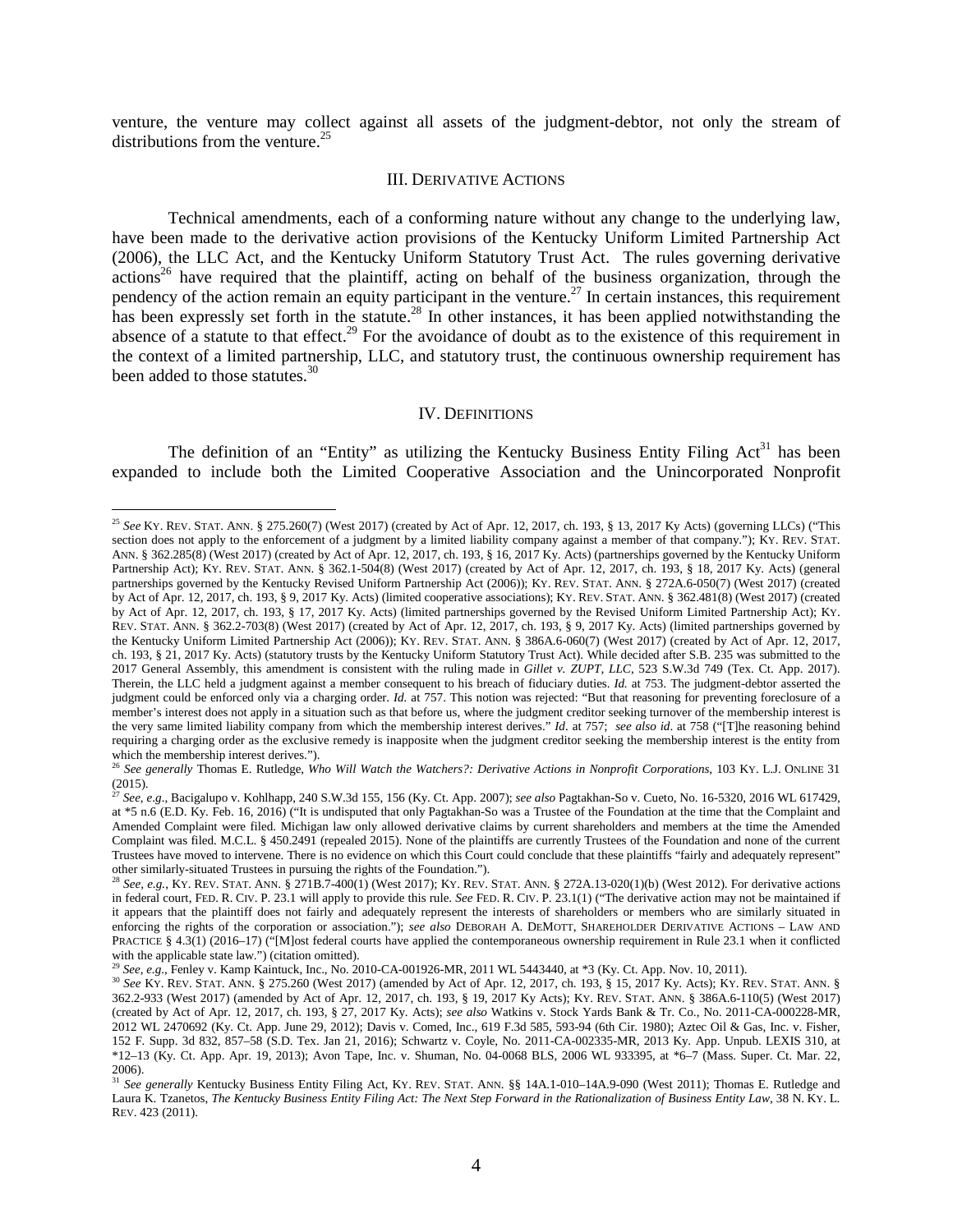Association.<sup>32</sup> Corresponding revisions have been made to the definition of a "Foreign entity."<sup>33</sup> A new defined term has also been added for "Foreign Unincorporated Nonprofit Association."<sup>34</sup> In parallel, a defined term for "Unincorporated Nonprofit Association" has been added.<sup>35</sup> Additionally, the definition of "Registered office," was revised to make express that the registered office address must be a street address.<sup>36</sup>

# V. UNINCORPORATED NONPROFIT ASSOCIATIONS

Three small additions have been made to the statute with respect to Unincorporated Nonprofit Associations.<sup>37</sup> First, the \$15.00 filing fee for the filing of the Certificate of Association is made express;<sup>38</sup> this is the same fee that was previously set pursuant to the "any other filing" category.<sup>39</sup> Second, with respect to the annual report filed by an Unincorporated Nonprofit Association, it must set forth the name and business address of each manager thereof. $40$ 

The revision to the Unincorporated Nonprofit Association Act proper is in the nature of a "belt and suspenders." The default rule is that the participants in an Unincorporated Nonprofit Association are jointly and severally liable for its debts and obligations.<sup>41</sup> The Act provides that the association's members may enjoy limited liability by filing a certificate of association.<sup>42</sup> Assuming no Certificate of Association is in place and that a judgment has been issued against the association, KRS § 273A.040 details when the judgment may and may not be enforced against a member's assets. The addition made to the statute makes express that KRS § 273A.040 is without application if the members enjoy limited liability consequent to the filing of a Certificate of Association.<sup>43</sup>

#### VI. THE BUSINESS CORPORATION ACT

Two changes made to the Business Corporation Act both relate to advancement or indemnification. The first change deletes KRS  $\S$  271B.8-530(1)(a).<sup>44</sup> This provision, which applied to advancement of expenses, previously required that the director furnish to the corporation a "written affirmation of his good faith belief that he has met the standard of conduct described in KRS 271B.8- 510."<sup>45</sup> In that no director would ever state that they are not able to deliver the affirmation or otherwise submit that they have failed to satisfy the standard imposed by KRS § 271B.8-510, no benefit was achieved by requiring this written affirmation. For that reason, it is been deleted from statute.<sup>46</sup>

The second revision deals with the disinterested requirement with respect to approving either advancement or indemnification. Previously, with respect to any vote of the shareholders to either grant

<sup>32</sup> *See* KY. REV. STAT. ANN. § 14A.1-070(7) (West 2017) (amended by Act of Apr. 12, 2017, ch. 193, § 3, 2017 Ky. Acts).

<sup>33</sup> *See id*. § 14A.1-070(10).

<sup>34</sup> *See id*. § 14A.1-070(16).

<sup>35</sup> *See id*. § 14A.1-070(43).

<sup>36</sup> *See id*. § 14A.1-070(35).

<sup>&</sup>lt;sup>37</sup> Unincorporated nonprofit associations were first authorized by statute in Kentucky in 2015 pursuant to the adoption of the Uniform Unincorporated Nonprofit Association Act. *See generally* Thomas E. Rutledge, *The 2015 Amendments to the Kentucky Business Entity Statutes*, 43 N. KY. L. REV. 129, 156–72 (2015–16).

<sup>38</sup> *See* KY. REV. STAT. ANN. § 14A.2-060(1)(u) (West 2017) (created by Act of Apr. 12, 2017, ch. 193, § 4, 2017 Ky. Acts) .

<sup>39</sup> *See id*.. § 14A.2-060(1)(p); *see also* Rutledge, *supra* note 37, at 161.

<sup>&</sup>lt;sup>40</sup> See Ky. REV. STAT. ANN. § 14A.6-010(1)(d)(6) (West 2017). With respect generally to the obligation of an unincorporated nonprofit association to file an annual report, see § 14A.6-010(6); see also Rutledge, *supra* note 37, at 159. With respect to who is a manager, see KY. REV. STAT. ANN. § 273A.095 (West 2017); see also Rutledge, *supra* note 37, at 164–65.

<sup>41</sup> *See* Rutledge, *supra* note 37, at 159.

<sup>42</sup>*See* KY. REV. STAT. ANN. § 273A.030(1) (West 2015); *see also* Rutledge, *supra* note 37, at 159–61.

<sup>43</sup> *See* KY. REV. STAT. ANN. § 273A.040(3) (West 2017) (created by Act of Apr. 12, 2017, ch. 193, § 10, 2017 Ky. Acts); *see also* Rutledge, *supra* note 37, at 161 n.223.

<sup>44</sup> *See* KY. REV. STAT. ANN. § 271B.8-530 (West 2017) (amended by Act of Apr. 12, 2017, ch. 193, § 6, 2017 Ky. Acts).

<sup>45</sup> KY. REV. STAT. ANN. § 271B.8-530 (West 1989) (amended by Act of Apr. 12, 2017, ch. 193, § 6, 2017 Ky. Acts).

<sup>46</sup> The Model Business Corporation Act (2016 Revision) likewise deleted this requirement. *See* MODEL. BUS. CORP. ACT § 8.53 (AM. BAR ASS'N 2016).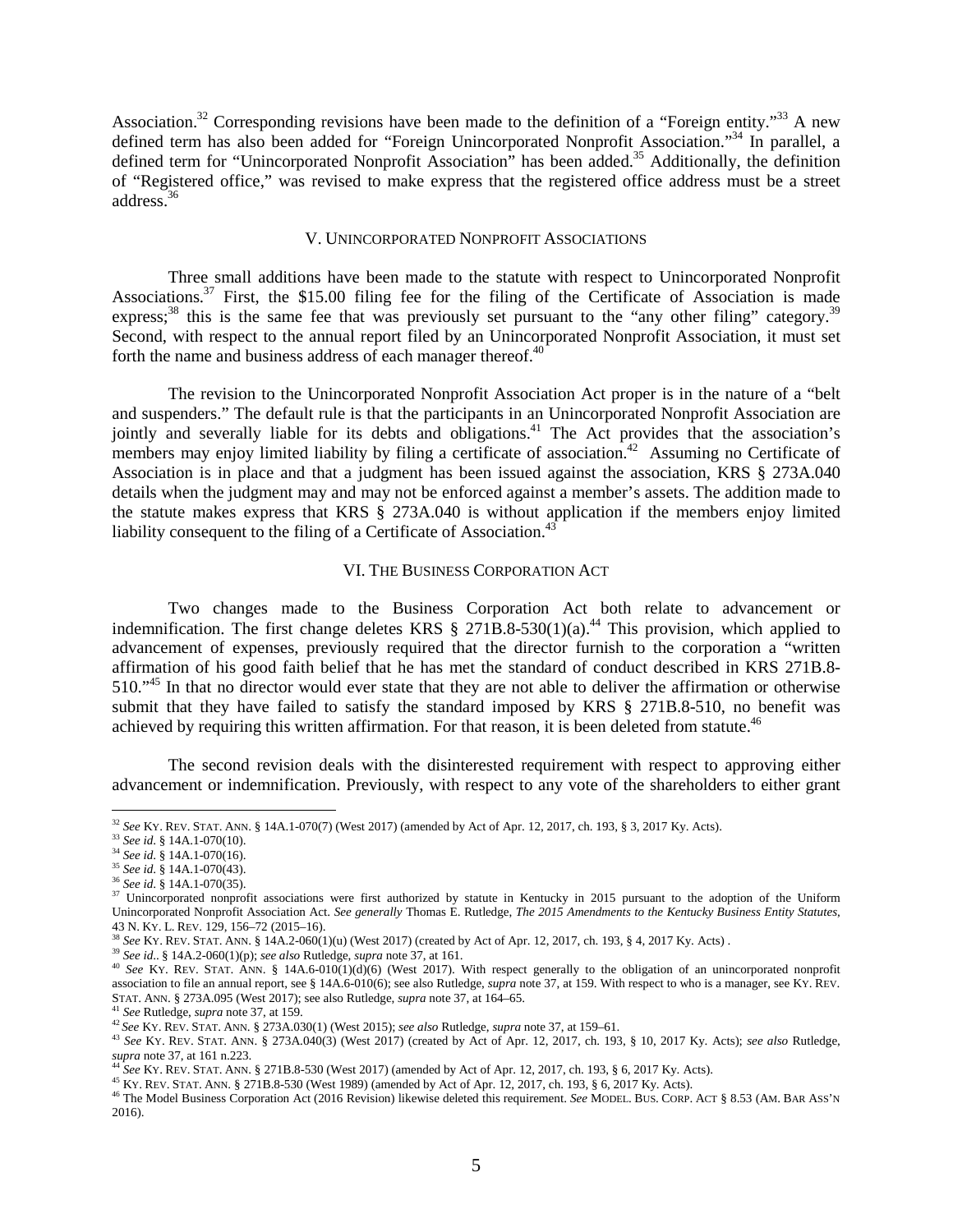or deny indemnification or advancement, when that determination was made by the shareholders, shares controlled by the directors who were parties to the action, almost exclusively as defendants, could not be voted on that determination. In effect, with respect to the defendants, they are stripped, as shareholders, of voting rights with respect to both indemnification and advancement. There was no, however, parallel provision excluding from that vote the shares held by persons who are plaintiffs. Consider a corporation structured as follows:

|        | <b>Shares</b> | <b>Alignment</b> |
|--------|---------------|------------------|
| Amy    | 50            | Plaintiff        |
| Laura  | 50            | Plaintiff        |
| Sharon | 50            | Unaligned        |
| Tony   | 50            | Defendant        |
| Alex   | 50            | Defendant        |

Assume that Tony and Alex are the corporation's directors. Assume as well that Amy and Laura have initiated a derivative action charging Alex and Tony with breach of their fiduciary obligations to the corporation. Under the statute prior to this amendment, neither Alex nor Tony could vote their respective shareholdings either in favor or against advancement or indemnification. However, each of Amy and Laura, notwithstanding their position as plaintiffs in the action, could vote with respect to advancement or indemnification. Being a foregone conclusion they would vote against it, in effect they would outvote Sharon and advancement or indemnification would not be available. As amended, only Sharon, not being a party to the action, would be able to vote, and she would presumably be able to make a disinterested determination as to whether or not indemnification or advancement should be provided.<sup>47</sup>

Another change made to the Business Corporation Act relates to amendment of the bylaws. Prior to this amendment, the Business Corporation Act provided, in rejection of the "vested rights" doctrine,<sup>48</sup> that the shareholders have no vested rights in the articles of incorporation.<sup>49</sup> This affirmative declaration left open, however, the question as to whether there could exist any vested rights in bylaws. This revision of the Business Corporation Act makes express that there are no vested property rights in any provision of the bylaws, $50$  thereby eliminating the argument that there could exist vested rights in the bylaws because they were not specifically referenced in the statute in the same manner as were the articles of incorporation.<sup>51</sup>

### VII. THE LIMITED LIABILITY COMPANY ACT

Three small and rather technical revisions have been made to the Limited Liability Company Act. First, the definition of a "Nonprofit limited liability company" has been supplemented to make express that an LLC is a nonprofit LLC only if there is an express election in its articles of organization.<sup>52</sup> Even if an LLC has one or more nonprofit purposes, it is not subject to the provisions applicable to nonprofit LLC's absent the election into that status in the articles of organization.

<sup>47</sup> *See* KY. REV. STAT. ANN. § 271B.8-550(2)(d) (West 2017) (amended by Act of Apr. 12, 2017, ch. 193, § 7, 2017 Ky. Acts). Nothing in this amendment alters other mechanisms by which advancement or indemnification may be approved, examples being disinterested directors or special counsel. *See* § 271B.8-550(2)(a); § 271B.8-550(2)(c).

<sup>48</sup> *See, e.g.*, Sautter v. Supreme Conclave, Improved Order of Heptasophs, 71 A. 232, 233 (N.J. 1908); A.W. Ayers v. Burley Tobacco Growers Coop. Ass'n, 344 S.W.2d 836, 838 (Ky. 1961); McCallum v. Asbury, 393 P.2d 774, 775–76 (Or. 1964); *see also* Thomas E. Rutledge & Katharine M. Sagan, *An Amendment Too Far?: Limits on the Ability of Less Than All Members to Amend the Operating Agreement*, 16 FLA. ST. U. BUS. L. REV. 1 (2017).

<sup>49</sup> *See* KY. REV. STAT. ANN. § 271B.10-010(2) (West 2017).

<sup>50</sup> *See* KY. REV. STAT. ANN. § 271B.10-200(3) (West 2017) (created by Act of Apr. 12, 2017, ch. 193, § 8, 2017 Ky. Acts).

<sup>51</sup> This revision of the statute is consistent with the Model Business Corporation Act (2016 Revision). *See* MODEL. BUS. CORP. ACT § 10.2(c) (AM. BAR ASS'N 2016).

<sup>52</sup> *See* KY. REV. STAT. ANN. § 275.015(19) (West 2017) (amended by Act of Apr. 12, 2017, ch. 193, § 11, 2017 Ky. Acts).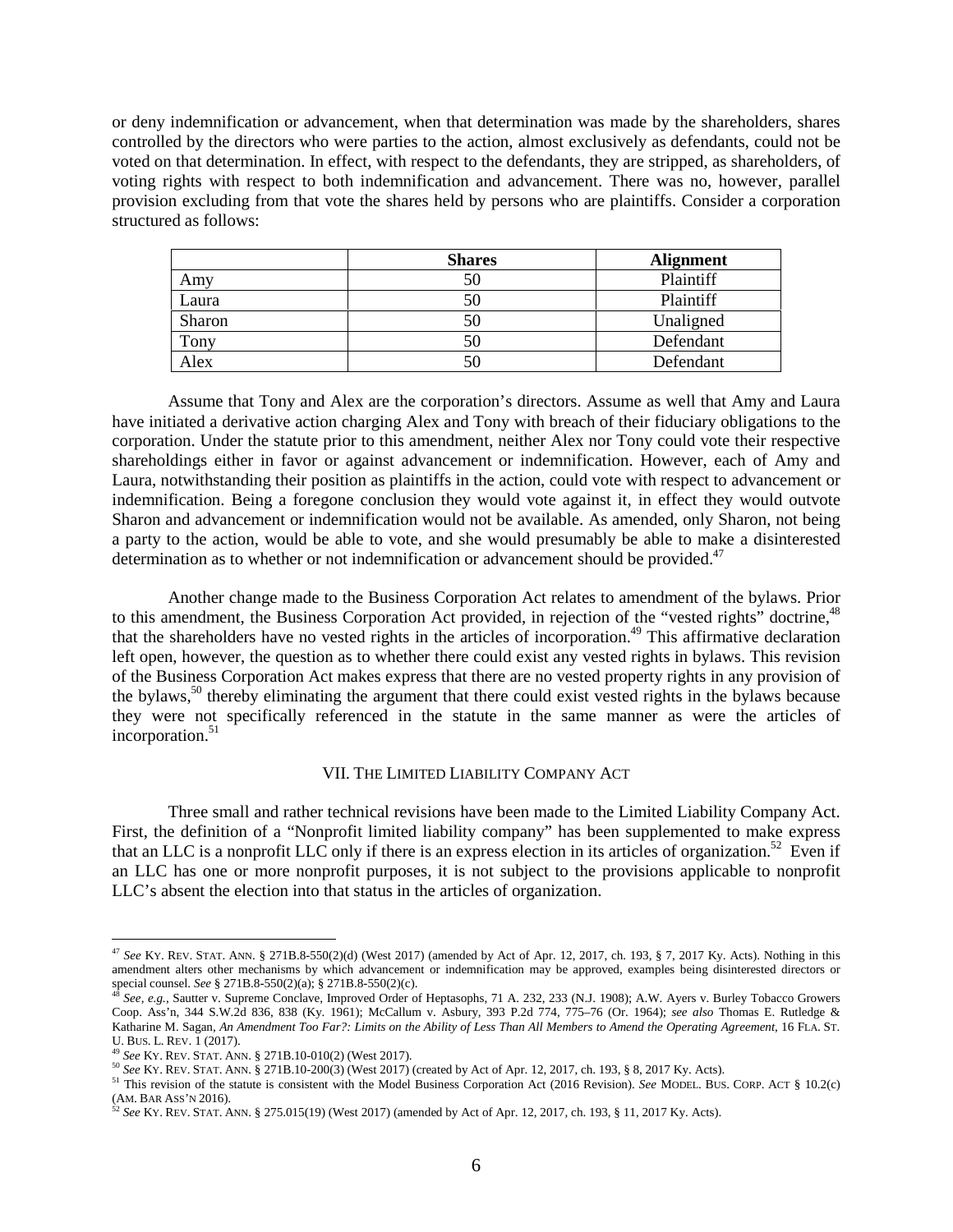The second revision made to the LLC Act is a deletion from KRS § 275.280, it addressing when a person is dissociated from an LLC. Initially, what was KRS § 275.280(1)(c)4 has been deleted, it previously providing that a member is removed as a member "upon resignation."<sup>53</sup> This provision is an artifact of the original 1994 LLC Act, which allowed a member to resign upon 30 days written notice.<sup>54</sup> In 1998, the LLC Act was amended to delete the right of a member to, unilaterally, resign from the LLC.<sup>55</sup> Thereafter, in 2010,<sup>56</sup> the LLC Act was further amended by adding what are now KRS  $\S$ § 275.280(3) and (4), those provisions providing a limited right of resignation in an LLC that it is member-managed and detailing the effect of that resignation.<sup>57</sup> These provisions cover the topic except to the extent otherwise provided in a written operating agreement.

The addition of new subsection (6) to KRS § 275.280 makes it even more express that, upon dissociation of a member, neither the member nor any assignee thereof<sup>58</sup> is entitled to any liquidating distribution or other liquidation of their interest in the LLC.<sup>59</sup>

There are as well a pair of substantive additions to the LLC Act. First, many LLC Acts provide a mechanism for the judicial expulsion of a member.<sup>60</sup> Prior to its amendment in 2017, the Kentucky LLC Act lacked such a provision. Rather, expulsion of a member could be effected if and only if provided for in a written operating agreement.<sup>61</sup> Absent the foresight to include a provision in the operating agreement, there was no right to affect a member's expulsion from the  $LLC$ .<sup>62</sup> A new section has been added to the LLC Act to provide for judicial expulsion of a member. The standard for expulsion, adopted from the Revised Uniform LLC  $Act<sub>0</sub><sup>63</sup>$  requires a showing that the member:

(a) has engaged, or is engaging, in wrongful conduct that has adversely and materially affected, or will adversely and materially affect, the company's activities;

(b) has willfully or persistently committed, or is willfully and persistently committing, a material breach of the operating agreement or the person's duties or obligations under KRS 275.170; [or]

(c) has engaged or is engaging in conduct relating to the company's activities which makes it not reasonably practicable to carry on the activities with the person as a member.<sup>64</sup>

<sup>53</sup> *See* KY. REV. STAT. ANN. § 275.280 (West 2017) (amended by Act of Apr. 12, 2017, ch. 193, § 14, 2017 Ky. Acts).

<sup>54</sup> *See* KY. REV. STAT. ANN. § 275.280(3) (West 1994), *repealed by* Commerce Act, ch. 341, § 37, 1998 Ky. Acts ("Unless a written operating agreement provides in writing that a member has no power to withdraw by voluntary act from a [LLC], the member may do so by giving thirty (30) days written notice to the other members, or other notice as provided in a written operating agreement."); *see also* Thomas E. Rutledge & Lady E. Booth, *The Limited Liability Company Act: Understanding Kentucky's New Organizational Option*, 83 KY. L.J. 1, 35 (1994–95). <sup>55</sup> *See* Act of Apr. 7, 1998, ch. 341, § 37, 1998 Ky. Acts (codified at KY. REV. STAT. ANN. § 275.280 (West 2017)).

<sup>56</sup> *See* Act of Apr. 13, 2010, ch. 133, § 37, 2010 Ky. Acts (codified at KY. REV. STAT. ANN. § 275.280 (West 2017)).

<sup>57</sup> *See also* Thomas E. Rutledge, *The 2010 Amendments to Kentucky's Business Entity Laws*, 38 N. KY. L. REV. 383, 399–402 (2011). <sup>58</sup> *See* KY. REV. STAT. ANN. § 275.280(6) (West 2017) (created by Act of Apr. 12, 2017, ch. 193, § 14, 2017 Ky. Acts) ("Except as set forth in a

written operating agreement, the dissociation of a member does not entitle the former member or any assignee thereof to any distribution."). Note that in certain instances a former member may become their own assignee, such as the case of a member who resigns. *See also id*. § 275.280(4). <sup>59</sup> *See also* Thomas E. Rutledge, *Chapman v. Regional Radiology Associates, PLLC: A Case Study in the Consequences of Resignation*, 100 KY.

L.J. ONLINE 15 (2011). <sup>60</sup> *See, e*.*g*., REVISED PROTOTYPE LLC ACT §§ 602(e)(1)–(3) (AM. BAR ASS'N 2011); REVISED UNIF. LTD. LIAB. CO. ACT § 602(5), 6B U.L.A. 502 (2008); TENN. CODE ANN. § 48-249-503(a)(6) (West 2006).

<sup>61</sup> *See also* KY. REV. STAT. ANN. § 275.280(1)(e)1 (West 2017); Page v. ADS Investments, LLC, C.A. No. NM-2006-0334, 2014 R.I. Super. LEXIS 106 (Super. Ct. Aug 5, 2014) ("[A]bsent a provision in an operating agreement allowing for the involuntary removal of members, the parties seeking removal are left to the default rules [of the LLC Act]."); Man Choi Chiu v. Chiu, 896 N.Y.S.2d 131, 132 (N.Y. App. Div. 2010) (discussing that a provision of LLC Act addressing expulsion of a member only indicated that operating agreement could provide for expulsion; absent having done so there is no right to expel a member); Brazil v. Rickerson, 268 F. Supp. 2d 1091, 1099 (W.D. Mo. 2003).

<sup>62</sup> Statutory rights of expulsion, on limited bases, exist in the partnership and limited partnership acts. *See* KY. REV. STAT. ANN. § 362.1-601(4)(a) (West 2006) ("The partner's expulsion by the unanimous vote of the other partners if: (a) It is unlawful to carry on the partnership business with that partner."); *id.* § 362.2-601(2)(d)(1) ("It is unlawful to carry on the limited partnership's activities with that person as a limited partner"). Under the Uniform Partnership Act, upon similar circumstances, the partnership itself dissolved. *See* KY. REV. STAT. ANN. § 362.300(3) (West 2007).

<sup>63</sup> *See* REVISED UNIF. LTD. LIAB. CO. ACT § 602(5), 6B U.L.A. 502 (2008).

<sup>64</sup> KY. REV. STAT. ANN. § 275.172 (West 2017); *see also* REVISED UNIF. LTD. LIAB. CO. ACT § 602(5), 6B U.L.A. 502.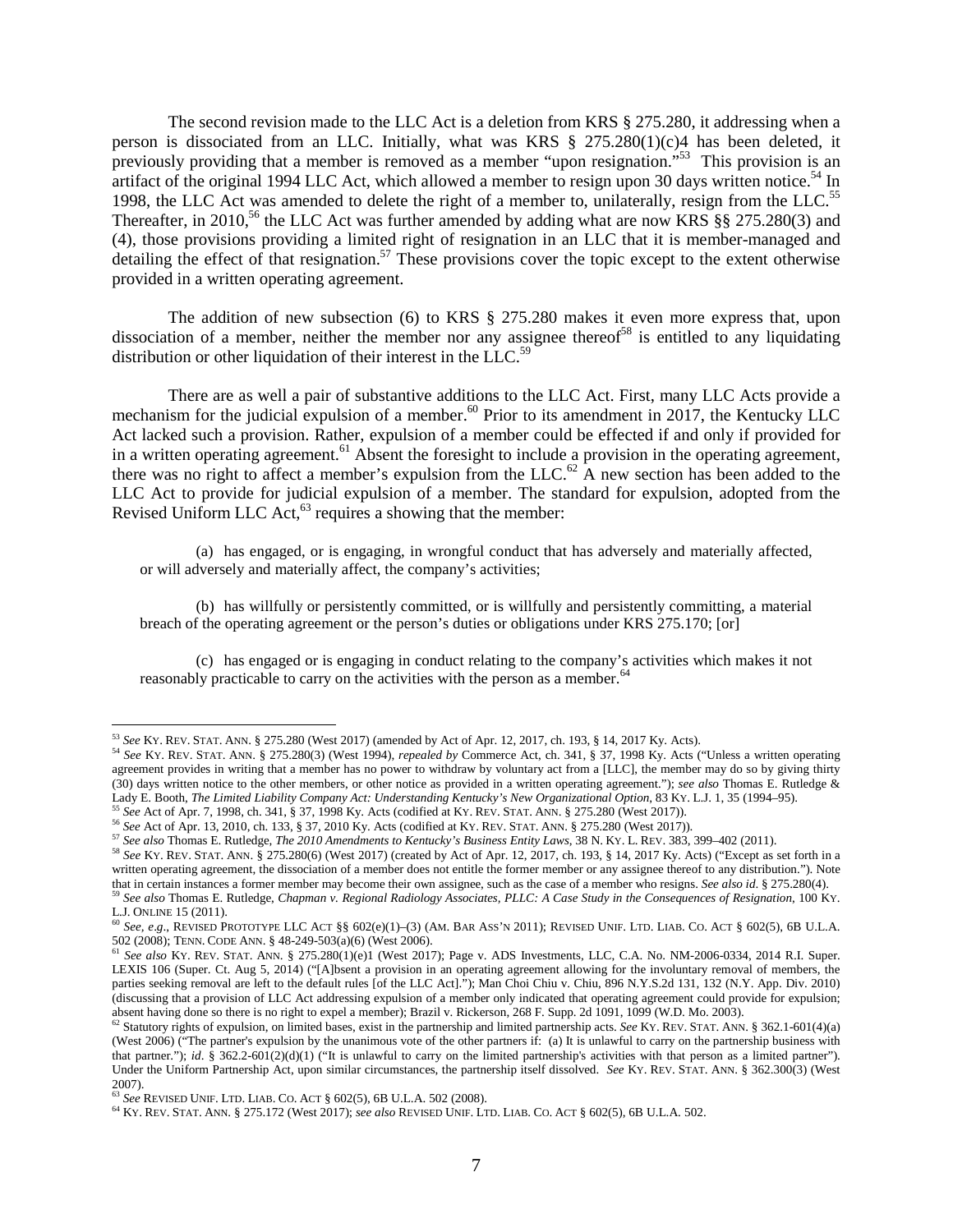In addition, and departing from RULLCA, the operating agreement may, if in writing, provide additional grounds for judicial expulsion.<sup>65</sup> While this provision is complementary of the already existing law that a written operating agreement may provide for events upon which a member will be disassociated,<sup>66</sup> it is not duplicative. The new provision provides for judicial supervision of, and concurrence to give final effect to, expulsion. The previously existing provision is self-effectuating. In the drafting of an operating agreement, persons may be more comfortable accepting expulsion provisions that contemplate judicial supervision rather than an equivalent standard that gives rise only to an action for breach of the operating agreement.

Examples of the application of those standards include *IE Test LLC v. Carroll,*<sup>67</sup> *Medical College of Aruba*, <sup>68</sup> and *Kenny v. Fulton Associates, LLC*. <sup>69</sup> In the *IE Test* dispute, after ten years of litigation and two rulings by lower courts to the contrary, the New Jersey Supreme Court held that the statutory requirements for Carroll's judicial expulsion were not satisfied and that he remained a member.<sup>70</sup> *Aruba*  $I<sup>71</sup>$  involved the determination, on egregious facts, that certain members were subject to judicial expulsion from an LLC; *Aruba II*<sup>72</sup> and *Aruba III*<sup>73</sup> address questions of buy-out and valuation of the interest held by the expelled members. The *Kenny* decision initially involved a dispute over whether the assignees of a member should be recognized as substitute members.<sup>74</sup> In determining that they should be so recognized, the court found that the other member acted unreasonably and in violation of the operating agreement, thereby justifying both judicial expulsion and a buy-out.<sup>75</sup>

The statute is silent, and indeed is agnostic, as to the manner in which judicial intervention will be sought. For example, the LLC could expel a member and, coincident with doing so, bring a declaratory judgment action seeking confirmation that the expulsion was justified.<sup>76</sup> Alternatively, a company could expel a member and then the expelled member could initiate an action against the LLC seeking a determination that the expulsion was invalid on the basis that the standards were not satisfied.

Going forward, operating agreements should provide for who in the LLC may cause it to affect a judicial expulsion. If no provision is made, presumably the general default will apply.<sup>77</sup> But if the approach selected is to expel and then seek a declaratory judgment on the expulsion, compliance with the provision governing suits brought on behalf of the LLC may be applicable.<sup>78</sup> The merit of the latter, at least from the perspective of those seeking to affect the expulsion, is that it is arguably a disinterested vote; the member being expelled does not participate therein.<sup>79</sup> Conversely, the member whose expulsion

<sup>65</sup> *See* KY. REV. STAT. ANN. § 275.172(1)(d) (created by Act of April 12, 2017, ch. 193, § 2, 2017 Ky. Acts).

<sup>66</sup> *See* KY. REV. STAT. ANN. § 275.280(1)(c)1 (West 2017) ("In accordance with a written operating agreement . . . .").

 $67$  IE Test LLC v. Carroll, 140 A.3d 1268 (N.J. 2016). In this instance, involving a three member LLC, two of the members asserted that the third, Carroll, was acting in opposition to the best interests of the LLC and, on that basis, sought his expulsion by judicial order. *Id.* at 1271. The New Jersey Supreme Court, reversing both the trial court and the intermediate appellate division, held that Carroll's actions were not adverse to the interests of the LLC or otherwise in violation of the statutory standard for expulsion. *Id.* at 1279–81.

<sup>68</sup> All Saints Univ. of Med. Aruba v. Chilana, No. C-147-08, 2012 WL 6652510, at \*12 (N.J. Super. Ct. App. Div. Dec. 24, 2010) (*Aruba I*); All Saints Univ. of Med., Aruba v. Chilana, No. C-147-08, 2015 WL 6456117 (N.J. Super. Ct. App. Div. Oct. 27, 2015) (*Aruba II*); All Saints Univ. of Med., Aruba v. Chilana, No. C-147-08, 2015 WL 11254290 (N.J. Super. Ct. App. Div. Aug. 5, 2016) (*Aruba III*).

<sup>69</sup> No. 1-15-3426, 2016 IL App (1st) 152536 (Dec. 27, 2016).

<sup>70</sup> *IE Test LLC*, 140 A.3d at 1281.

<sup>71</sup> *See Aruba I*, 2012 WL 6652510.

<sup>72</sup> *See Aruba II*, 2015 WL 6456117.

<sup>73</sup> *See Aruba III*, 2015 WL 11254290.

<sup>74</sup> *See Kenny*, 2016 IL App (1st) 152536, ¶ 20–21.

<sup>75</sup> *See id.* at ¶ 75–85.

<sup>76</sup> Unless otherwise mandated by the operating agreement, it is not necessary that a member receive notice that expulsion is being considered. *See* KY. REV. STAT. ANN. § 275.175(7) (West 2017) Leigh v. Crescent Square, Ltd., 608 N.E.2d 1166 (Ohio Ct. App. 1992).

<sup>77</sup> *See* KY. REV. STAT. ANN. § 275.175(1) ("Unless otherwise provided in the articles of organization, a written operating agreement, or this chapter, the affirmative vote, approval, or consent of a majority-in-interest of the members or a simple majority of the managers, each having a single vote, shall be required to decide any matter connected with the business affairs of the limited liability company.").

<sup>78</sup> *See* KY. REV. STAT. ANN. § 275.335 (West 2015); *see also* Rutledge, *supra* note 37, at 140–47.

<sup>&</sup>lt;sup>79</sup> See KY. REV. STAT. ANN. § 275.335(3). There is, admittedly, something of a chicken and egg problem in this analysis. The member, being expelled, has an interest adverse to the LLC only after the vote to expel has been made. Until the vote there is only a proposal, and the LLC's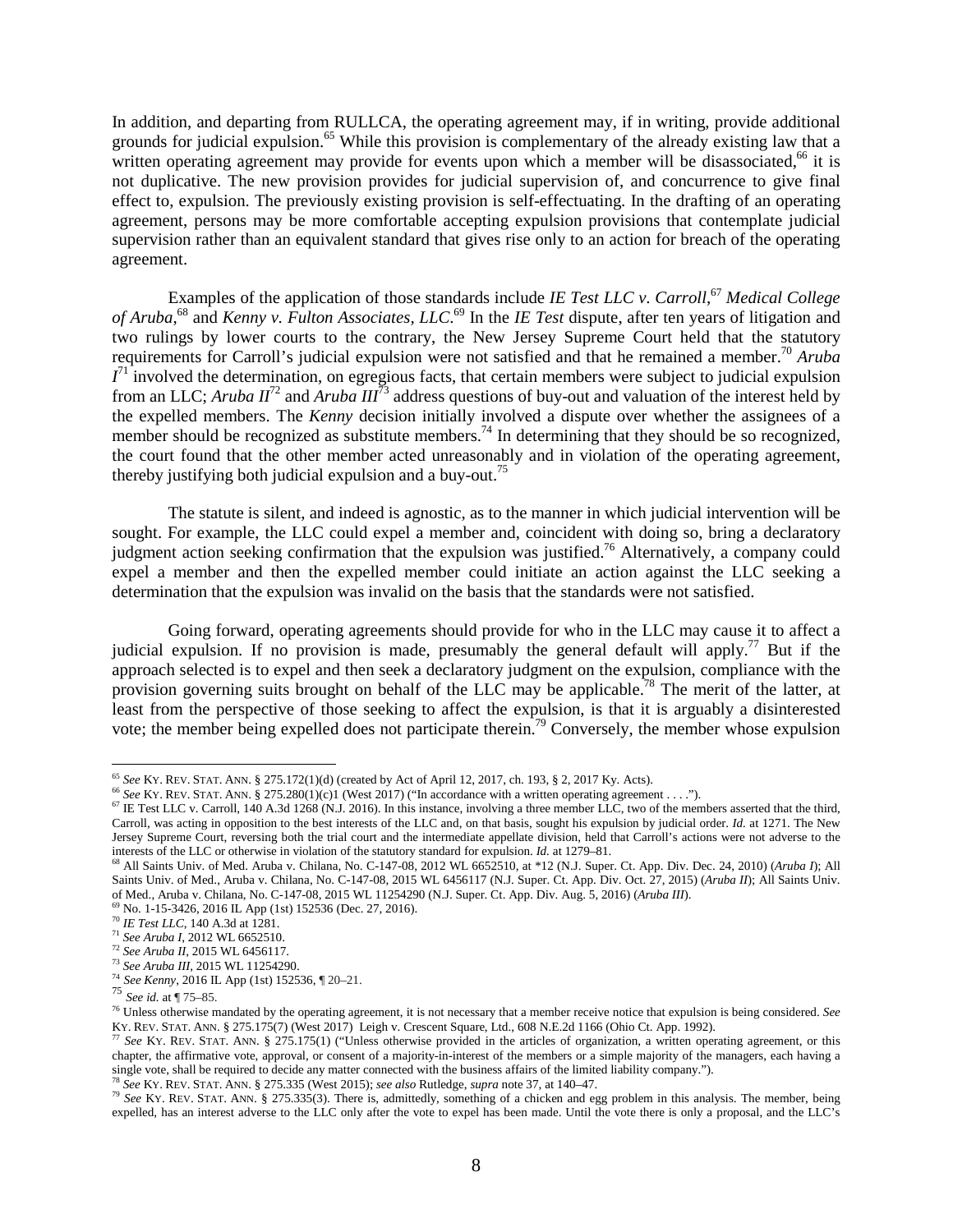is being sought, who could be a majority owner, may view a default of a disinterested vote as being inappropriate. As always, careful drafting for the particular deal is not only appropriate but necessary.

Left to be resolved is whether the determination of expulsion (or not) may be referred to an arbitrator. While clearly an arbitration agreement in an operating agreement is possible, some may question whether the statutory grounds for judicial expulsion are able to be effectuated by an arbitrator. Conversely, on the basis of both federal and state policy in favor of enforcement of agreements to arbitrate, it appears referral to arbitration should be permissible. $80$ 

As is the case with any other disassociation, upon judicial expulsion the member becomes their own assignee<sup>81</sup> and is not entitled, unless a written operating agreement provides to the contrary, to a liquidating distribution. $82$ 

Third, additions have been made as to the manner in which members make determinations. The LLC Act is silent as to procedural matters such as the contents of and minimum notice of a member meeting, $83$  quorum requirements,  $84$  etc. A new section makes express that these topics are governed by whatever is agreed to in a written operating agreement.<sup>85</sup> Where they are not provided for in the operating agreement of a particular LLC, the LLC Act will not provide default rules. There has been added, however, a provision allowing the requisite threshold of the members<sup>86</sup> to act by a written consent without the requirement of a meeting of all of the members.<sup>87</sup> With this provision there is a clear manner for the requisite threshold of the members to act, and the action cannot be challenged on the basis of lack or insufficiency of notice, absence of quorum, etc. The requirement that the action approved be in writing serves obvious evidentiary purposes and is in the nature of a statute of frauds.<sup>88</sup> Note, however, that there is no requirement that the writing be signed by the members who consent thereto.

interest has not been determined. Practically, this is too fine a hair to split, and even where the operating agreement does not provide better clarity, the member whose expulsion is under consideration should not, under KRS § 275.335, be permitted to vote thereon.

<sup>80</sup> See also Duke v. Graham, 158 P.3d 540 (Utah 2007) (stating the provisions of the Utah LLC Act provide for judicial expulsion of members, and judicial removal of managers did not strip arbitrator of the authority to remove members and managers.).

<sup>81</sup> *See* KY. REV. STAT. ANN. § 275.280(5) (West 2017).

<sup>82</sup> *See also id*. § 275.280(6) (created by Act of Apr. 12, 2017, ch. 193, § 14, 2017 Ky. Acts); Rutledge, *supra* note 59.

<sup>83</sup> Contra KY. REV. STAT. ANN. § 271B.7-050(1) (West 1988) (requiring ten days' notice of a meeting of the shareholders); KY. REV. STAT. ANN. § 272.161 (West 1984) (requiring ten days' notice of a meeting of the members of the association); KY. REV. STAT. ANN. § 272A.5-070 (West 2012) (requiring ten days' notice of a meeting of members); KY. REV. STAT. ANN. § 273.197 (West 2015) (requiring ten days' notice of meeting  $\frac{1}{\sqrt{2}}$  of the members).

<sup>84</sup> *Contra* KY. REV. STAT. ANN. § 271B.7-250(1) (West 1988) (discussing quorum for a meeting of the shareholders); KY. REV. STAT. ANN. § 272A.5-090 (West 2012) (discussing quorum for meeting of the members of a limited cooperative association); KY. REV. STAT. ANN. § 273.203 (West 1968) (discussing quorum of the members of a nonprofit corporation). None of the partnership or limited partnership acts address notice or quorum requirements. The Kentucky Uniform Statutory Trust Act is express that the governing instrument may address those matters, but does not provide any default rules in the absence of doing so. *See* KY. REV. STAT. ANN. § 386A.1-030(4)(d) (West 2015); *see also* Thomas E. Rutledge, *The Kentucky Uniform Statutory Trust Act (2012): A Review*, 40 N. KY. L. REV. 93 (2012–13).

<sup>&</sup>lt;sup>85</sup> See KY. REV. STAT. ANN. § 275.175(6) (West 2017) (created by Act of Apr. 12, 2017, ch. 193, § 12, 2017 Ky. Acts). This provision is based upon the Delaware LLC Act. *See* DEL. CODE ANN. tit. 6, § 18-302(c) (2012) ("A limited liability company agreement may set forth provisions relating to notice of the time, place or purpose of any meeting at which any matter is to be voted on by any members, waiver of any such notice, action by consent without a meeting, the establishment of a record date, quorum requirements, voting in person or by proxy, or any other matter with respect to the exercise of any such right to vote.").

<sup>86</sup> Typically, a majority-in-interest thereof. *See* KY. REV. STAT. ANN. § 275.175(1); *see also id*. § 275.015(15) (providing the definition of "majority-in-interest"). Alternatively, if the operating agreement sets a different threshold, that threshold may act under this provision.

<sup>87</sup> *See id*. § 275.175(7) (created by Act of Apr. 12, 2017, ch. 193, § 12, 2017 Ky Acts). This provision is based on the Delaware LLC Act. *See* DEL. CODE ANN. tit. 6, § 18-302(c) (2016) ("A limited liability company agreement may set forth provisions relating to notice of the time, place or purpose of any meeting at which any matter is to be voted on by any members, waiver of any such notice, action by consent without a meeting, the establishment of a record date, quorum requirements, voting in person or by proxy, or any other matter with respect to the exercise of any such right to vote.").

<sup>&</sup>lt;sup>88</sup> See KY. REV. STAT. ANN. § 371.010 (West 2017). The requirement of a writing is in the nature of a safe harbor—a written action approved by the requisite threshold of the members will be presumptively valid to bind the LLC. If, in contrast, the requisite threshold of the members agrees to a course of action, but does not memorialize it in writing, the LLC is bound, but there is an evidentiary question as to the parameters of the member's agreement. However, the action is neither void nor voidable consequent to not being in written form.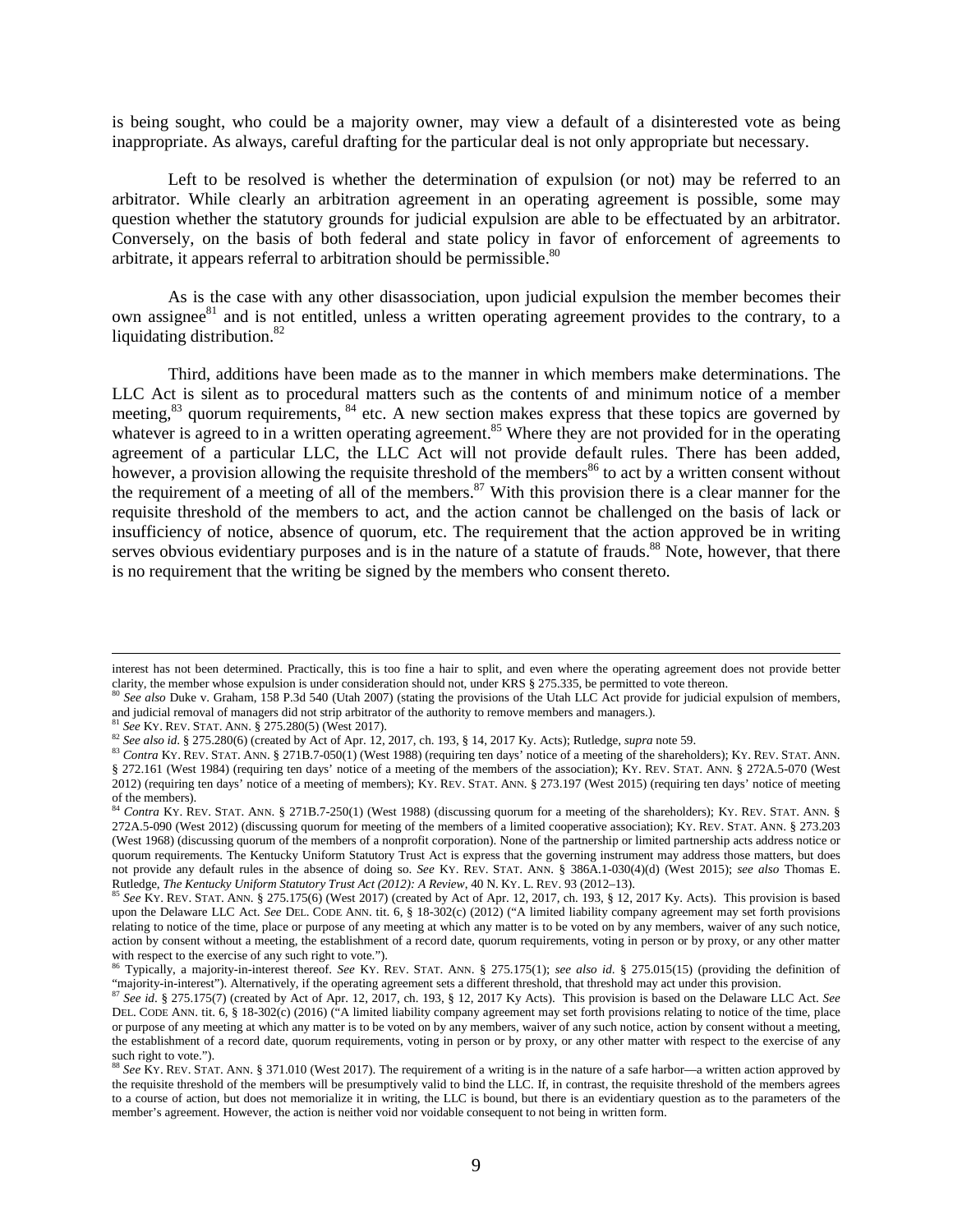# VIII. THE "FULL NAME" FOR PURPOSES OF FILING DEEDS

In 2016, the General Assembly amended KRS  $\S$  382.135 by the addition of subsection (1)(a) thereto, requiring that a deed set forth the "full name" each of the grantor and the grantee.<sup>89</sup> The statute, as amended, did not identify what constitutes the "full name."<sup>90</sup> The 2017 revision to KRS § 382.135 addresses that lacuna, defining what would constitute the "full name" for both natural persons and various business organizations.<sup>91</sup> With respect to individuals, the "full name" will be as determined under the Kentucky UCC for purposes of identifying a debtor who is a natural person. Typically, this will be their name as set forth on a valid driver's license;  $^{92}$  otherwise it will be the first given name and a surname.  $^{93}$  In contrast, with respect to business organizations, the "full name" is synonymous with the "real name" as determined under the Kentucky Assumed Name Statute.<sup>94</sup> Left unaddressed is what is the real name of a donative (as contrasted with a business or statutory) trust.

# IX. PUBLIC BENEFIT CORPORATIONS

In 2017, the Kentucky General Assembly adopted amendments to the Business Corporation Act enabling the formation of a "public benefit corporation,"<sup>95</sup> an organizational form pursuant to which a business corporation may devote certain of its assets to a defined "public benefit" without running afoul of any "shareholder wealth maximization" obligation that may exist.<sup>96</sup>

Generally, an important point about benefit corporations is that they are not charities, and they are not organized as nonprofit corporations. Rather, every benefit corporation is first a business corporation subject to the Kentucky Business Corporation Act. Second, and in furtherance thereof, there is no separate benefit corporation statute. Rather, the benefit corporation provisions are scattered throughout the Business Corporation Act. As a corollary to that last rule, except to the extent that the particular benefit corporation provisions direct a different rule, a benefit corporation is subject to all of the provisions of the Business Corporation Act. To that end, a benefit corporation is somewhat similar to a professional service corporation, an organizational form that begins as a business corporation and then makes particular elections, subjecting itself to the particular requirements of the professional corporation statute and otherwise governed by the Business Corporation Act. However, the analogy breaks down in the structure of the statutes in that the PSC requirements are set forth in a freestanding chapter of the KRS.

There are essentially three models for benefit corporation statutory language;  $97$  for these purposes it suffices to note that the Kentucky statute is based on that used in Delaware.

### *A. Why Benefit Corporations?*

The notion of the benefit corporation arose out of the question of whether a corporation, or more correctly whether the board of directors of a corporation, may direct the application of company assets to the remediation of identified societal challenges where that remediation is not clearly beneficial to the corporation (other than, generally, as a member of society). While a corporation has the capacity to make

<sup>89</sup> *See* KY. REV. STAT. ANN. § 382.135 (West 2017) (amended by Act of Apr. 12, 2017, ch. 193, § 22, 2017 Ky. Acts).

<sup>&</sup>lt;sup>90</sup> See also J.K. ROWLING, HARRY POTTER AND THE SORCERER'S STONE 298 (Scholastic Press 1998) ("Call him Voldemort, Harry. Always use the proper name for things. Fear of a name increases fear of the thing itself.").

<sup>91</sup> *See* KY. REV. STAT. ANN. § 382.135(6) (West 2017) (created by Act of Apr. 12, 2017, ch. 193, § 22, 2017 Ky. Acts).

<sup>92</sup> *See* KY. REV. STAT. ANN. § 355.9-503 (West 2017).

<sup>93</sup> *See id*. § 355.9-503.

<sup>94</sup> *See* KY. REV. STAT. ANN. § 365.015 (West 2017).

<sup>95</sup> Act of Mar. 20, 2017, ch. 28, 2017 Ky. Acts.

<sup>96</sup> Benefit corporation legislation, all in essentially the same form, had been previously considered by the General Assembly. *See* H.B. 66, 2014 Leg., Reg. Sess. (Ky. 2014); H.B. 11, 2015 Leg., Reg. Sess. (Ky. 2015); H.B. 50, 2016 Leg., Reg. Sess. (Ky. 2016).

<sup>97</sup> For a review of these three models, see, e.g., J. William Callison, *Benefit Corporations, Innovation and Statutory Design*, 26 REGENT U. L. REV. 143 (2013–14).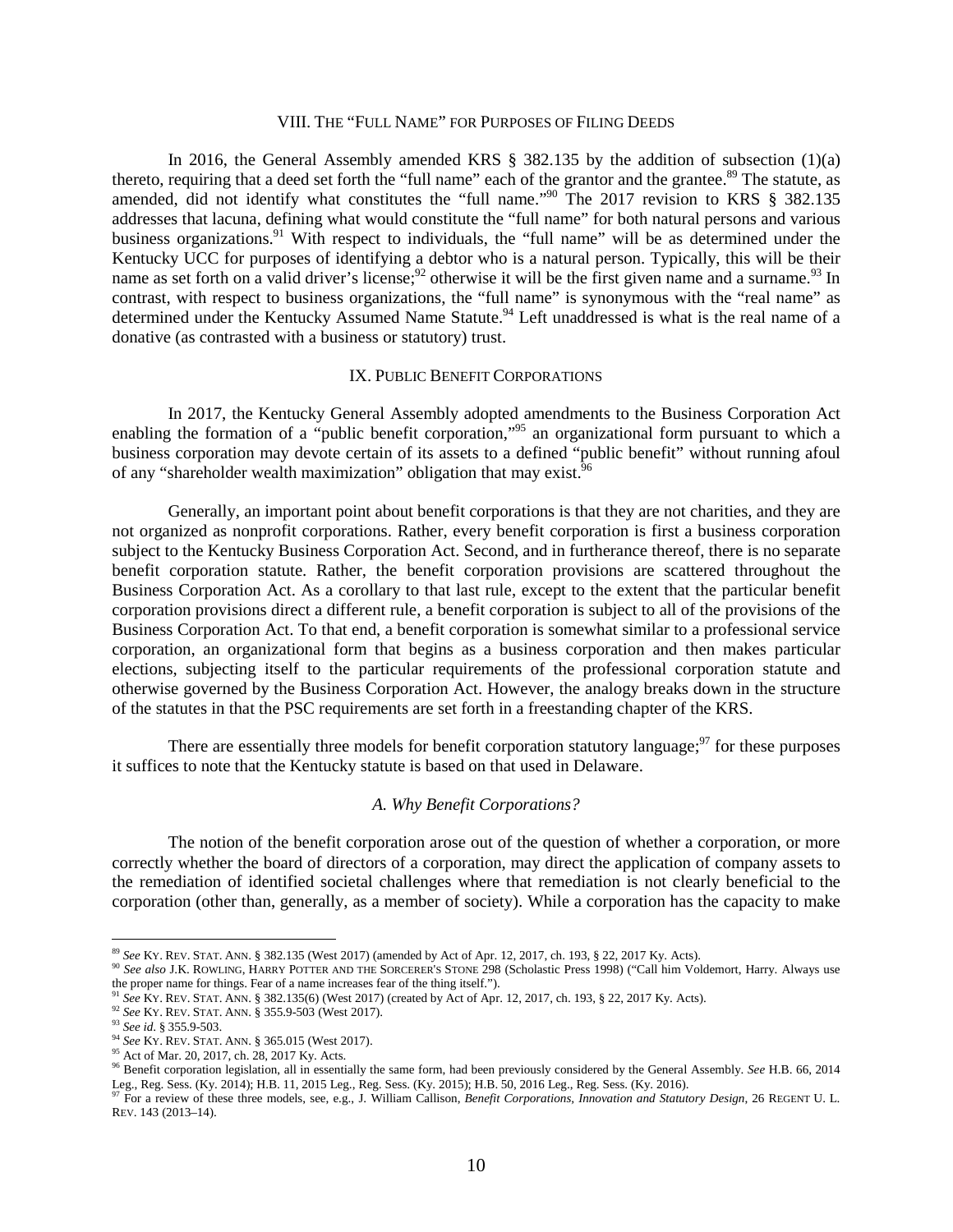charitable contributions,<sup>98</sup> that capacity is limited to contributions that are beneficial to the corporation.<sup>99</sup> Notwithstanding broad interpretations of the ability of a corporation to make charitable contributions of its assets—an expenditure of company assets that does not clearly benefit the corporation—would the directors who authorized the expenditure be subject to charges of having breached their fiduciary obligations by wasting corporate assets? Alternatively, could the board be charged with having failed to discharge its obligation to maximize shareholder wealth by making those expenditures? Benefit corporation status was created to address that question, providing an organizational form in which the expenditure of company assets on the public benefits identified by the corporation and set forth in its articles of organization would be appropriate, and no claim against the directors could stand. Substantively, the effect of benefit corporation status is to relieve the board of directors of the shareholder wealth maximization obligation.

This effort begs an important question, namely whether directors are subject to a wealth maximization obligation. There is minimal support for this obligation in the case law. While typically every "Business Association's" class will include a review of the decision rendered in *Dodge v. Ford*, <sup>100</sup> a nearly century old decision of the Michigan Supreme Court, what is seldom identified is the fact that this case is nearly unique in espousing the shareholder wealth maximization principal.<sup>101</sup> A review of the commentary espousing current shareholder wealth maximization as a norm implicitly acknowledges that shareholder wealth maximization is not an existing binding obligation, but is rather more in the nature of a proposal.<sup>102</sup> The recent prominence of the shareholder wealth maximization obligation can be traced not to either statutory or case law, but rather to commentary substantially beginning with a short article by Milton Friedman<sup>103</sup> and from there developed in the "law and economics" scholarship.

Others have put forth cogent arguments that shareholder maximization is in fact not the obligation of the board of directors.<sup>104</sup> In the particular instance of Kentucky, it is at minimum open to debate whether there exists a shareholder wealth maximization obligation in corporate law. Unlike Delaware,

<sup>98</sup> *See, e*.*g*., KY. REV. STAT. ANN § 271B.3-020(1)(m) (West 1988) (stating that a corporation may "[m]ake donations for the public welfare or for charitable, scientific, or educational purposes").

<sup>99</sup> *See id*. § 271B.3-020(1) ("Unless its articles of incorporation provide otherwise, every corporation shall have perpetual duration and succession in its corporate name and shall have the same powers as an individual to do all things necessary or convenient to carry out its business and affairs, including without limitation power to . . . .").

<sup>&</sup>lt;sup>100</sup> Dodge v. Ford Motor Co., 170 N.W. 668 (Mich. 1919) ("A business corporation is organized and carried on primarily for the benefit of the stockholders. The powers of the directors are to be employed for that end. The discretion of directors is to be exercised in the choice of means to attain that end, and does not extend to a change in the end itself, to the reduction of profits, or to the non-distribution of profits among shareholders in order to devote them to other purposes.").

<sup>101</sup> *See also* eBay Inc. v. MercExchange, LLC, 547 U.S. 388 (2006); In re Trados Inc. Shareholder Litig., 73 A.3d 17, 37 (Del. Ch. 2013) ("In terms of the standard of conduct, the duty of loyalty therefore mandates that directors maximize the value of the corporation over the long-term for the benefit of the providers of equity capital, as warranted for an entity with perpetual life in which the residual claimants have locked in their investment."); In re Novell, Inc. Shareholder Litig., No. 6032-VCN, 2013 WL 322560, at \*7 (Del. Ch. Jan. 3, 2013) ("There is no single path that a board must follow in order to maximize stockholder value, but directors must follow a path of reasonableness which leads toward that end."); Leo Strine, *A Job is Not a Hobby: The Judicial Revival of Corporate Paternalism and Its Problematic Implications*, 41 J. CORP. L. 71 (2015).

<sup>102</sup> *See, e*.*g.*, Bernard S. Sharfman, *Shareholder Wealth Maximization and its Implementation Under Corporate Law*, 66 FLA. L. REV. 389, 393 (2014) ("There is widespread support for the idea that shareholder wealth maximization *should be* the primary norm underlying corporate governance. It is widely accepted that shareholder wealth maximization enhances corporate decision-making and can be understood as a proxy for social welfare maximization.") (emphasis added) (citations omitted); Stephen M. Bainbridge, *Director Primacy: The Means and Ends of Corporate Governance*, 97 NW. U. L. REV. 547, 577–83 (2003) (arguing that the shareholder wealth maximization norm should be a default rule, but permitting contrary private ordering); Stephen M. Bainbridge, *Director v. Shareholder Primacy in the Convergence Debate*, 16 TRANSNAT'L L. 45, 45 (2002) (describing the shareholder wealth maximization norm as "well-established in U.S. corporate law" and treating it "as given"). <sup>103</sup> *See* Milton Friedman, *The Social Responsibility of Business to Increase its Profits*, N.Y. TIMES MAG. (Sept. 13, 1970).

<sup>&</sup>lt;sup>104</sup> *See, e.g.*, LYNN A. STOUT, THE SHAREHOLDER VALUE MYTH: HOW PUTTING SHAREHOLDERS FIRST HARMS INVESTORS, CORPORATIONS, AND THE PUBLIC 29 (2012); Lyman Johnson, *Pluralism in Corporate Form: Corporate Law and Benefit Corps*., 25 REGENT U. L. REV. 269, 282 (2013) ("[N]o corporate statute states that a corporation must maximize profits or shareholder wealth."); Lyman Johnson & David Millon, *Corporate Law After Hobby Lobby*, 70 BUS. LAW. 1, 10–15 (2015) (surveying academic literature on the shareholder wealth maximization norm and concluding that there is none); Lynn A. Stout, *Why We Should Stop Teaching Dodge v. Ford*, 3 VA. L. & BUS. REV. 163 (2008); Steve Denning, *The Origin of 'The World's Dumbest Idea*': *Milton Friedman*, FORBES (June 26, 2013); *see also* Burwell v. Hobby Lobby, Inc., 134 S. Ct. 2751, 2771 (2014) ("[M]odern corporation law does not require for-profit companies to maximize profits at the expense of anything else, and many do not do so."); Jessica Chu, Note, *Filling a Nonexistent Gap: Benefit Corporations and the Myth of Shareholder Wealth Maximization*, 22 S. CAL. INTERDISC. L.J. 155, 173 (2012) ("[A]n analysis of corporate behavior indicates that corporations with general purpose statements, regardless of the state of incorporation, are not restricted to only activities that maximize shareholder wealth.").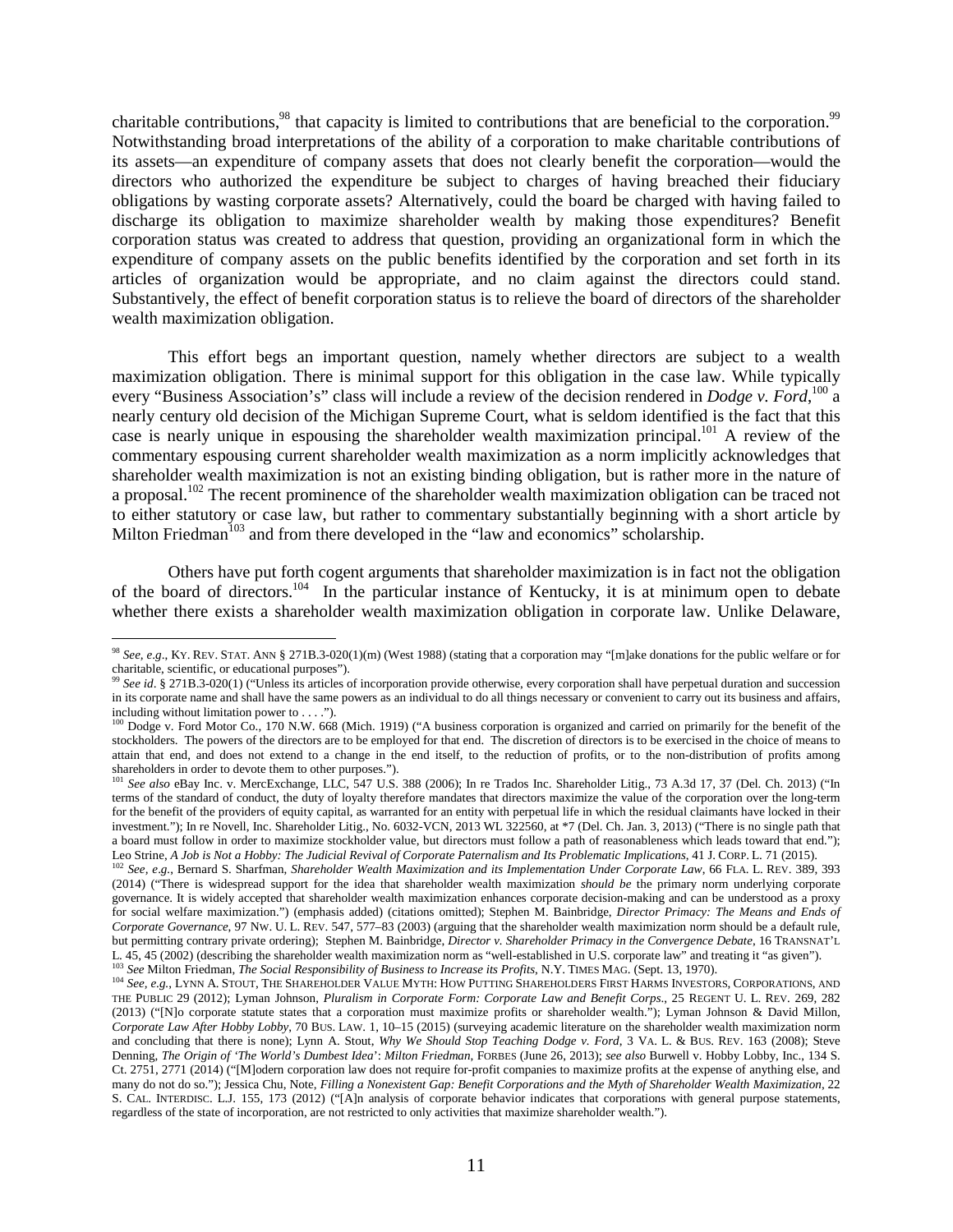which develops its law of fiduciary obligations via court decisions, Kentucky utilizes a statutory formula defining what the obligations of a director are with respect to the discharge of director functions.<sup>105</sup> Those duties run to the benefit of the corporation itself.<sup>106</sup> The shareholders, as contingent beneficiaries of any increase in the corporation's value, have no claim thereon absent an interim or a liquidating distribution.<sup>107</sup> Under Kentucky law, there is a tenuous connection between the shareholders and the corporation to whom the fiduciary duties are owed by the directors. While it might be possible to posit an obligation to enhance the value of the corporation, it is difficult to see how that could be equated with an obligation to maximize the return for shareholders.

Beyond that structural paradigm, there is the express wording of the Business Corporation Act allowing the directors to consider the interests of constituencies and stakeholders other than the shareholders.<sup>108</sup> While, admittedly, this language appears in the subchapter of the KRS that addresses board responses to takeover proposals, it is not limited to such a situation.<sup>109</sup> As such, under Kentucky's statutory law, irrespective of any provision dealing with benefit corporations, the board of directors already has the flexibility to consider stakeholders other than the shareholders. As those considerations would typically run adverse to a wealth maximization obligation, it is again highly questionable whether one exists under Kentucky law.

Furthermore, benefit corporation language is essentially redundant of a carefully crafted purpose clause. No change in the law was necessary in order to enable the shareholders to define a corporation's purpose as including what is labeled as a public benefit, and the directors could not have been criticized for applying corporate assets in furtherance thereof. $110$ 

### *B. Statutory Requirements Applicable to PBCs*

The mechanics of electing into public benefit corporation status are both few and straightforward. First, the name of the corporation must end with any of "public benefit corporation," "benefit corporation," "P.B.C.," or "PBC."<sup>111</sup> Note that there is no restriction of the term "benefit" to public benefit corporations.<sup>112</sup> In consequence, the non-PBC "Employee Benefits Corporation" is and remains a legitimate name. Second, the corporation's articles of incorporation must both recite that it is a public

<sup>105</sup> *See* KY. REV. STAT. ANN. § 271B.8-300(1) (West 2017).

<sup>&</sup>lt;sup>106</sup> *See, e.g.*, 1400 Willow Council of Co-Owners v. Ballard, 430 S.W.3d 229, 241 (Ky. 2013) (holding that a director's fiduciary duties are owed to the corporation); Griffin v. Jones, No. 2014-CA-000402-MR, 2015 WL 4776300, at \*4 (Ky. Ct. App. Aug. 14, 2015) (holding that both the common law and statutory fiduciary obligations imposed upon members of the board of directors and corporate officers run to the benefit of the corporation).

<sup>107</sup> *See also* KY. REV. STAT. ANN. § 271B.6-400(6) (West 2017); STOUT, *supra* note 104, at 37–38 (explaining the flaws in the notion that the shareholders "own" the corporation).

<sup>108</sup> *See* KY. REV. STAT. ANN. § 271B.12-210(4) (West 2017) ("In discharging its duties under this section, *or otherwise*, the board of directors, in considering the best interests of the corporation, may consider in addition to the interests of the corporation's shareholders, any of the following: (a) The interests of the corporation's employees, suppliers, creditors and customers; (b) The economy of the state and nation; (c) Community and societal considerations; and (d) The long-term as well as short-term interests of the corporation and its shareholders, including the possibility that these interests may be best served by the continued independence of the corporation.") (emphasis added).

<sup>109</sup> *See id*. § 271B.12-210(4) ("or otherwise"); *see also* Rutherford B. Campbell, *Kentucky Corporate Fiduciary Duties*, 93 KY. L.J. 551, 562 (2005).

<sup>110</sup> *See also* FRANK H. EASTERBROOK & DANIEL R. FISCHEL, THE ECONOMIC STRUCTURE OF CORPORATE LAW 35–36 (Harvard Univ. Press 1991) ("[W]hat is the goal of the corporation? Is it profit, and for whom? Social welfare more broadly defined? . . . Our response to such question is: who cares? If the *New York Times* is formed to publish a newspaper first and make a profit second, no one should be allowed to object. Those who came in at the beginning consented, and those who came later bought stock the price of which reflected the corporation's tempered commitment to a profit objective. If a corporation is started with a promise to pay half the profits to the employees rather than the equity investors, that too is simply a term of the contract."); Lawrence A. Hamermesh, *The Policy Foundations of Delaware Corporate Law*, 106 COLUM. L. REV. 1749, 1752 (2006) (arguing that flexibility to engage in "private ordering" is a goal in Delaware corporate law); Jonathan R. Macey, *A Close Read of an Excellent Commentary on Dodge v. Ford*, 3 VA. L. & BUS. REV. 177, 179 (2008) (arguing that shareholder profit maximization is a default rule that the shareholders may modify by private agreement); Thomas E. Rutledge, *Purpose: If You Don't Know Where You Are Going, How Will You Know If You Have Arrived*, 20 J. PASSTHROUGH ENTITIES 37 (Nov./Dec. 2017).

<sup>111</sup> *See* KY. REV. STAT. ANN. § 14A.3-010(2)(a)(3) (West 2017) (created by Act of Mar. 20, 2017, ch. 28, § 1, 2017 Ky. Acts). <sup>112</sup> *See id.*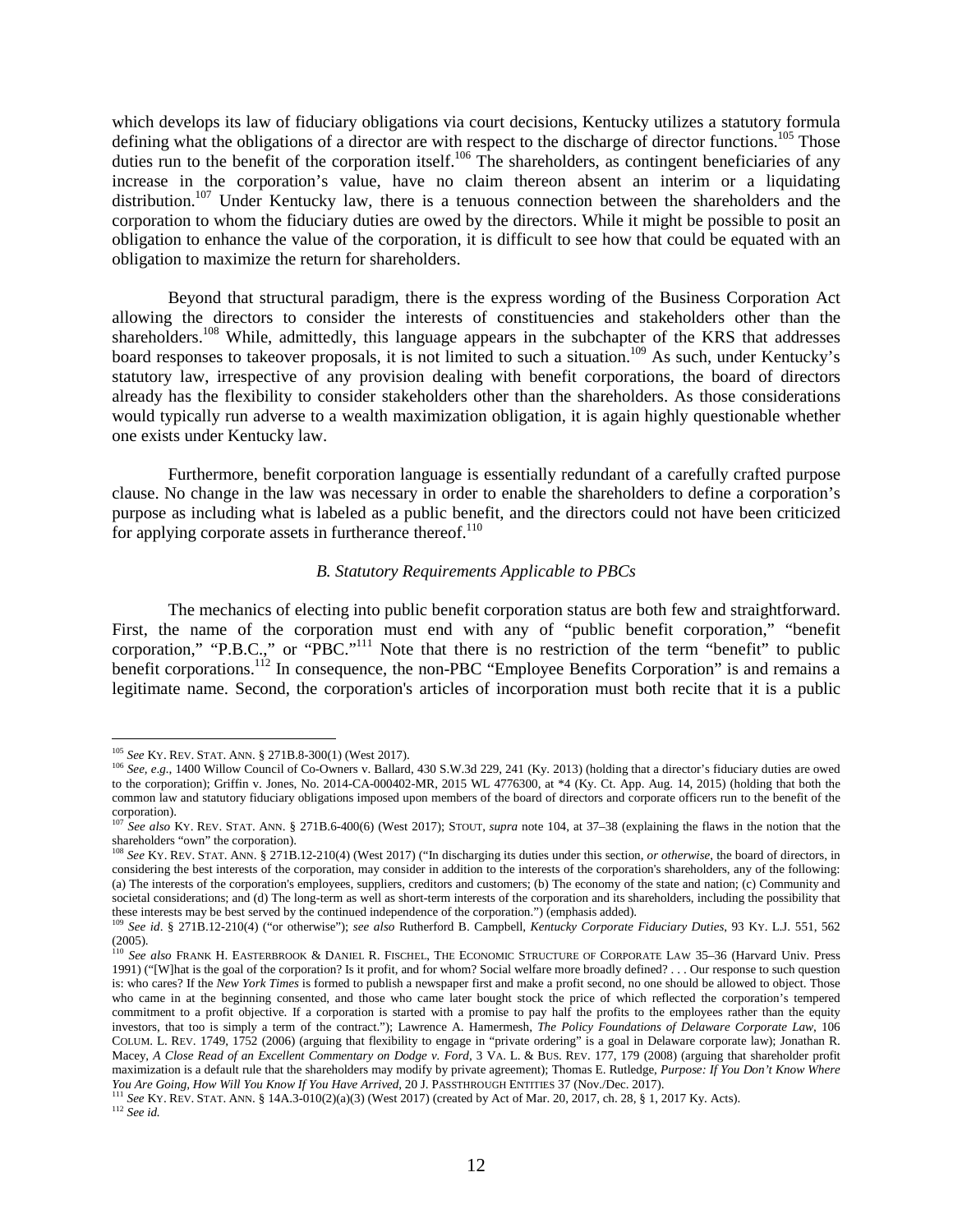benefit corporation and recite what public benefit or benefits it has assumed.<sup>113</sup> It is important to note that these are two distinct obligations, and the mere recitation of what the public benefit purposes assumed by the corporation is not sufficient to satisfy the obligations that the articles recite that the corporation is a public benefit corporation. The only other structural requirement, but one not of public records, is that the share certificates issued by a benefit corporation must recite the fact that it is a benefit corporation.<sup>114</sup> Existing corporations that desire to take on benefit corporation status may do so pursuant to an election made by the board of directors and the shareholders.<sup>115</sup> Initially, the corporation will need to amend its articles of incorporation to  $(i)$  change the corporation's name to include one of the required identifiers,  $116$ (ii) affirmatively elect the corporation's public benefit corporation status, and (iii) recite the public benefit  $purpose(s)$ .<sup>117</sup> The corporation will also need to cancel its outstanding share certificates and issue new share certificates reciting that the corporation is a public benefit corporation.<sup>118</sup> Approval of the amended (or amended and restated) articles of incorporation will follow the usual procedures with the caveat that the amendments electing into PBC status will be effective if and only if they receive the approval of 90% or more of the shareholders irrespective of whether voting or non-voting.<sup>119</sup>

A shareholder voting against the election into public benefit corporation status, where the election otherwise satisfies the 90% threshold requirement, is afforded the right to dissent from the transaction.<sup>120</sup> The limitations imposed on election into PBC status apply equally to the merger of an existing corporation into a PBC.<sup>121</sup> Should a PBC desire to shed that status, that would be accomplished through amendment of the articles of incorporation deleting the various public benefit corporation provisions and the issuance of new share certificates. In order to delete those provisions, there must be approval of both the Board of Directors<sup>122</sup> and not less than two-thirds of the incumbent shareholders.<sup>123</sup> This two-thirds threshold is higher than the general requirement of a simple majority of the members to approve an amendment of the articles of incorporation.<sup>124</sup> In the event that a shareholder should vote against the deletion of the public benefit corporation provisions from the articles of incorporation, and that vote otherwise receives the required two-thirds threshold, the shareholder may exercise dissenter rights.<sup>125</sup>

While some may suggest that the election by an existing corporation to become a PBC, or the election by a PBC to cease to have that status, should be treated as a "conversion", little could be further from the truth.

In a true conversion, a venture changes its organizational form. Hence, a corporation can "convert" into an LLC,<sup>126</sup> and an LLC can convert into a limited partnership.<sup>127</sup> In the same vein, general partnerships and limited partnerships may convert into an LLC.<sup>128</sup> The common factor is that there is always a change in form, a fact recognized by the Kentucky Supreme Court in *Lach v. Man O'War*. <sup>129</sup> A corporation, whether a public benefit corporation or otherwise, is organized under the Kentucky Business Corporation Act. A corporation electing to become a PBC is exactly the same corporation it was

<sup>113</sup> *See* KY. REV. STAT. ANN. § 271B.2-020 (West 2017) (created by Act of Mar. 20, 2017, ch. 28, § 4, 2017 Ky. Acts).

<sup>114</sup> *See* KY. REV. STAT. ANN. § 271B.6-260(3) (West 2017) (created by Act of Mar. 20, 2017, ch. 28, § 5, 2017, Ky. Acts).

<sup>115</sup> *See* KY. REV. STAT. ANN. § 271B.11-025 (West 2017) (created by Act of Mar. 20, 2017, ch. 28, § 3, 2017 Ky. Acts).

<sup>116</sup> *See id*. § 14A.3-010(2)(a)(3).

<sup>117</sup> *See* KY. REV. STAT. ANN. § 271B.16-020 (West 2017).

<sup>118</sup> *See id*. § 271B.6-260.

<sup>119</sup> *See id*. § 271B.11-025(1)(a).

<sup>120</sup> *See* KY. REV. STAT. ANN. § 271B.13-020 (West 2017).

<sup>121</sup> *See id*. § 271B.11-025(1)(b).

<sup>122</sup> *See* KY. REV. STAT. ANN. § 271B.10-030 (West 1988).

<sup>123</sup> *See id*. § 271B.11-025(3).

<sup>124</sup> *See id*. § 271B.10-030(5).

<sup>125</sup> *See id*. § 271B.13-020.

<sup>126</sup> *See* KY. REV. STAT. ANN. § 275.376 (West 2015).

<sup>127</sup> *See* KY. REV. STAT. ANN. § 362.2-952(4) (West 2006).

<sup>128</sup> *See* KY. REV. STAT. ANN. § 275.370 (West 2010).

<sup>129</sup> *See* Lach v. Man O'War, LLC, 256 S.W.3d 563, 567–69 (Ky. 2008).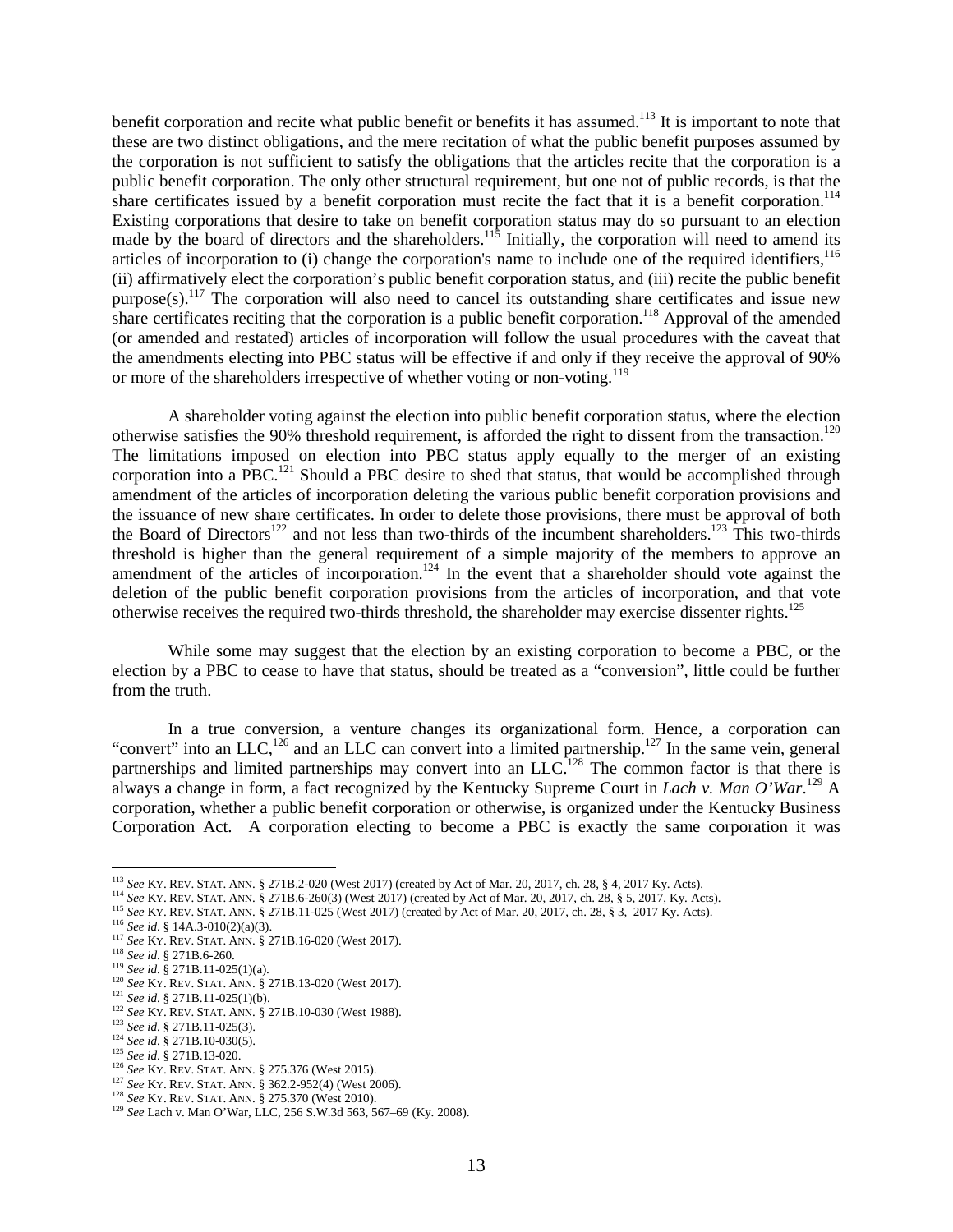previously. Likewise, a corporation electing to terminate its status as a PBC is likewise the exact same entity it was prior to that determination.

Ergo, the election by a corporation to become a PBC, or the determination by a PBC to cease to be in that status, is in no manner a "conversion."<sup>130</sup> Consequent thereto, in the event of either of these transactions, the corporation will maintain the same federal and state taxpayer identification numbers, and likewise will maintain the same Secretary of State identification number. The change in name<sup>131</sup> will be reported on a Kentucky Department of Revenue Form 10A104.<sup>132</sup>

The enforcement of a corporation's discharge of its public benefit purposes will be by means of a shareholder derivative action.<sup>133</sup> The statute contains a curious provision with respect to those actions. Specifically, it is provided that the derivative action to enforce the public benefit purpose must be brought by shareholders owning (assuming the PBC is not publicly traded) 2% of the corporation's outstanding shares.<sup>134</sup> Generally speaking, the Kentucky Business Corporation Act does not impose a minimum threshold on those shareholders permitted to bring a derivative action, and it is unclear why one is necessary or appropriate in the context of a PBC.

Each year, a PBC is obligated to issue a report to its shareholders "as to the corporation's promotion of the public benefit or public benefits identified in the articles of incorporation in the best interest of those materially affected by the Corporation's conduct."<sup>135</sup> The statement must include:

(a) The objectives that the board has established to promote the public benefit or public benefits and interests;

(b) The standards that the board of directors has adopted to measure the corporation's progress in promoting the public benefit or public benefits and interests;

(c) Objective factual information based on those standards regarding the corporation's success in meeting the objectives for promoting the public benefit or public benefits and interests; and

(d) An assessment of the corporation's success in meeting the objectives and promoting the public benefit or public benefits and interests.<sup>136</sup>

This additional task will need to be calendared and satisfied each year by the Board of Directors or, should it so desire, a committee thereof.<sup>137</sup> A corporation may provide in its articles of incorporation that the public benefit report will be made available to the public.<sup>138</sup> It is also provided that a PBC may, but is not obligated to, elect to have a third-party certification as to its promotion of a public benefit.<sup>139</sup>

<sup>&</sup>lt;sup>130</sup> Likewise, the election by a corporation that is a professional service corporation to shed that status is not a conversion. *See* KY. REV. STAT. ANN. § 274.015(3) (West 2010); *see also* KY. REV. STAT. ANN. § 271B.1-400(5) (West 2017) (including professional service corporation in the definition of "corporation").

<sup>131</sup> *See* KY. REV. STAT. ANN. § 14A.3-010(2)(a)(3) (West 2017).

<sup>132</sup> *See Form 10A104*, KY. DEP'T OF REVENUE (2017), https://revenue.ky.gov/Forms/10A104.pdf.

<sup>133</sup> *See* KY. REV. STAT. ANN. § 271B.7-400(8) (West 2017) (created by Act of Mar. 20, 2017, ch. 28, § 6, 2017 Ky. Acts).

<sup>134</sup> *See id.*

<sup>135</sup> KY. REV. STAT. ANN. § 271B.16-210(2) (West 2017) (created by Act of Mar. 20, 2017, ch. 28, § 9, 2017 Ky. Acts).

<sup>136</sup> *Id*.§ 271B.16-210(2).

<sup>&</sup>lt;sup>137</sup> In Kentucky's 2017 H.B. 35, as initially tendered to the General Assembly, this public benefit report would be required only every other year. The reduction to an annual report was contained in a House Committee Substitute. *See* H.B. 35 (As Introduced), KY. LEGIS., http://www.lrc.ky.gov/recorddocuments/bill/17RS/HB35/orig\_bill.pdf (last visited November 30, 2017).

<sup>138</sup> *See* KY. REV. STAT. ANN. § 271B.16-210(3)(a) (West 2017) (created by Act of Mar. 20, 2017, ch. 28, § 9, 2017 Ky. Acts).

<sup>&</sup>lt;sup>139</sup> See id. § 271B.16-210(3)(b). As such, it is *not* necessary that a Kentucky-organized public benefit corporation be certified by B-Labs or any similar organization.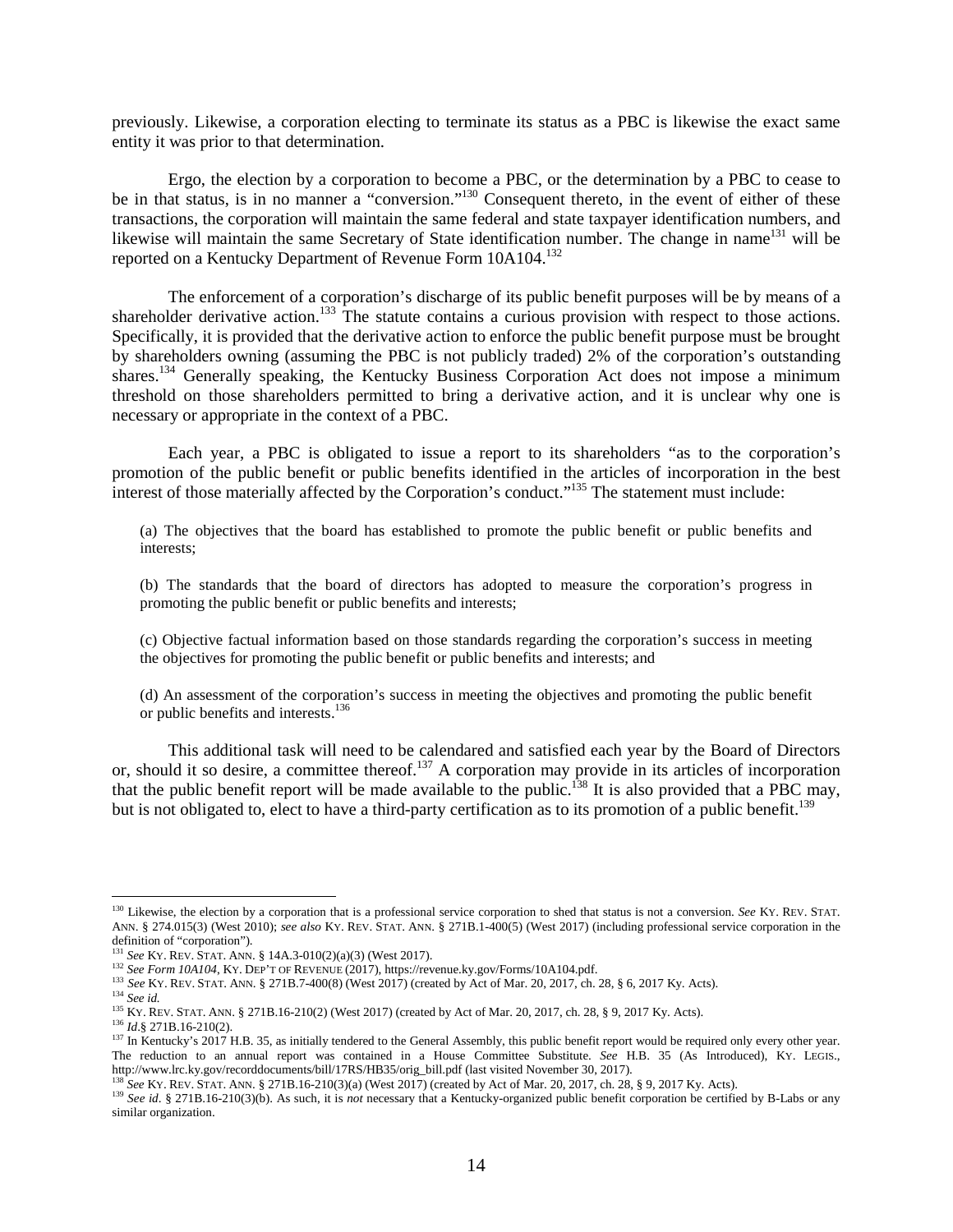### *C. Modification of Director Duties in a PBC*

A new section has been added to the Business Corporation Act, applicable to public benefit corporations, detailing the flexibility afforded the Board of Directors to pursue the public benefit and defining such pursuit as being within the appropriate discharge by the directors of their obligations. Specifically, new subsection (8) to KRS § 271B.8-300 provides:

(8) In a public benefit corporation:

(a) The board of directors shall manage or direct the business and affairs of the public benefit corporation in a manner that balances the pecuniary interests of the stockholders, the best interests of those materially affected by the corporation's conduct, and the specific public benefit or public benefits identified in its articles of incorporation;

(b) A director of the public benefit corporation shall not, by virtue of the public benefit provisions set forth in the corporation's articles of incorporation, have any duty to any person on account of any interest of the person in the public benefit or public benefits identified in the articles of incorporation or on account of any interest materially affected by the corporation's conduct;

(c) With respect to a decision implicating the balance requirement in paragraph (a) of this subsection, a director shall act in conformity with subsection (1) of this section; and

(d) The articles of incorporation of a public benefit corporation may include a provision that any disinterested failure to satisfy this subsection shall not constitute an act or omission not in good faith or a breach of the duty of loyalty.<sup>140</sup>

New subparagraph (8)(a) is not particularly noteworthy in that, as previously identified, no doubt the equivalent effect could have been achieved prior to the adoption of the PBC amendments through careful drafting of the corporation's purpose clause as set forth in its articles of incorporation. As such, this language should be interpreted as being confirmatory in nature. More important is new subsection (8)(b), which makes it clear that the intended third party beneficiaries of the corporation's public benefit purpose do not themselves have the ability to enforce or challenge the manner of discharge thereof.<sup>141</sup> This is an important clarification in that it reinforces the already existing rule that the obligations of the directors run to the corporation;<sup>142</sup> this provision avoids the risk of divided loyalties. New subsection (8)(d) affords a public benefit corporation the opportunity, in its articles of incorporation, to impose a heightened standard of culpability with respect to the failure to satisfy the obligation to act in good faith or in conformity with the applicable duty of loyalty.<sup>143</sup> The specifics of this language are not detailed in the statute.

Whether the expenditures made in furtherance of a PBC's public benefit purpose will be deductible for federal<sup>144</sup> and state<sup>145</sup> purposes will be determined under those laws.<sup>146</sup>

<sup>140</sup> *See* KY. REV. STAT. ANN. § 271B.8-300(8) (West 2017) (created by Act of Mar. 20, 2017, ch. 28, § 7, 2017 Ky Acts). <sup>141</sup> *See id.*

<sup>&</sup>lt;sup>142</sup> See id. § 271B.8-300(1) (directors owe duties "to the corporation"); KY. REV. STAT. ANN. § 273.215(1) (West 1988) (directors owe duties "to the corporation"); 1400 Willow Council of Co-Owners v. Ballard, 430 S.W.3d 229, 241 (Ky. 2013) (a director's fiduciary duties are owed to the corporation); Griffin v. Jones, No. 2014-CA-000402-MR, 2015 WL 4776300, at \*4 (Ky. Ct. App. Aug. 14, 2015). <sup>143</sup> *See id*. § 271B.8-300(8)(d).

<sup>144</sup> *See, e.g.*, 26 U.S.C. § 162 (2014); *see also Publication 535*, IRS (Jan. 19, 2017), https://www.irs.gov/pub/irs-pdf/p535.pdf.

<sup>&</sup>lt;sup>145</sup> See generally KY. REV. STAT. ANN. §§ 141.010–.990 (West 2016) (governing state income taxes and deductions).

<sup>146</sup> *See also* Emily Cohen, *Benefit Express: How the Benefit Corporation's Social Purpose Changes the Ordinary and Necessary*, 4 WM. & MARY BUS. L. REV. 269 (2013).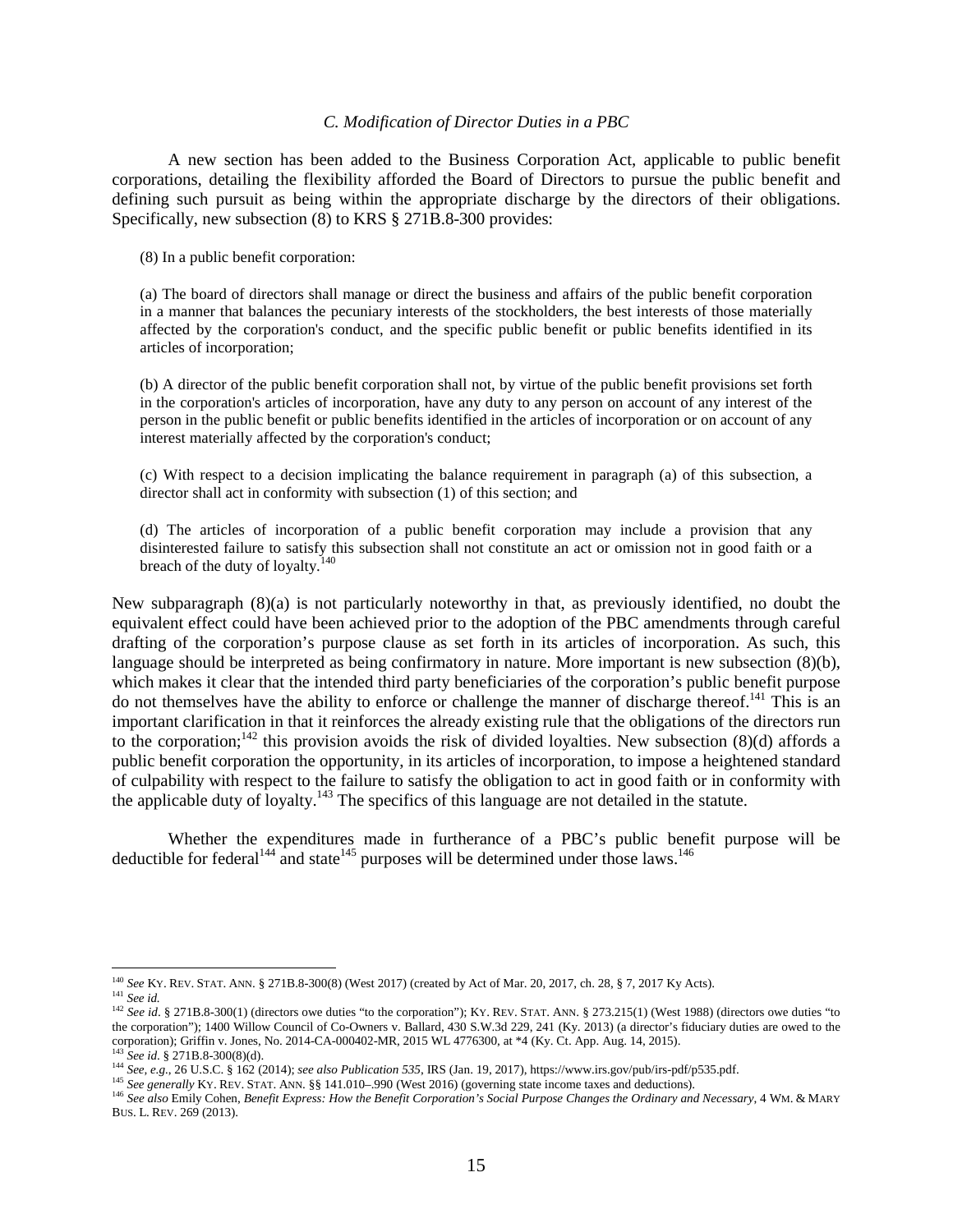### X. IN OTHER NEWS

There were several other legislative proposals in the 2017 General Assembly that should be recognized.

Amendments were made to the statute governing post-judgment interest. Under the prior law, post-judgment interest was fixed at 12%, subject to the discretion of the court to impose a lower rate.<sup>147</sup> Under the new regimen, except for child support and workers' compensation claims, for which the default rate remains  $12\%$ , the default rate is reduced to  $6\%$ .<sup>148</sup>

A proposal<sup>149</sup> to adopt a wide range of amendments to the non-profit corporation acts, amendments substantially equivalent to those proposed in  $2016$ ,<sup>150</sup> died in committee.<sup>151</sup>

In recent years, both the National Labor Relations Board and private parties have brought suits asserting that, at least upon particular fact situations, a franchisor should be treated as the joint-employer of employees of a franchisee.<sup>152</sup> Kentucky's courts have to date not been open to these arguments.<sup>153</sup> Still, in an effort to preclude the argument, a series of parallel amendments provide, *inter alia*, that the franchisor is not the joint-employer of the employees of the franchisee.<sup>154</sup> It bears noting that this is a problem which calls for a national solution. While the General Assembly, within the confines of Kentucky,<sup>155</sup> can pass laws governing the nature and incidence of the employer and employee relationship, it cannot act outside of its borders.<sup>156</sup> Therefore, in any foreign state without a similar statute,

<sup>147</sup> *See* KY. REV. STAT. ANN. § 360.040 (West 1982) (amended by Act of Mar. 16, 2017, ch. 17, § 1, 2017 Ky. Acts.

<sup>148</sup> *See* KY. REV. STAT. ANN. § 360.040 (West 2017) (amended by Act of Mar. 16, 2017, ch. 17, § 1, 2017 Ky. Acts).

<sup>149</sup> *See* H.B. 385, 2017 Leg., Reg. Sess. (Ky. 2017).

<sup>150</sup> *See* H.B. 367, 2016 Leg., Reg. Sess. (Ky. 2016).

<sup>151</sup> *See* H.B. 385, KY. LEGIS., http://www.lrc.ky.gov/record/17RS/HB385.htm (last visited Nov. 30, 2017).

<sup>152</sup> *See* Korsak v. Honey Dew Assocs., Inc., No. PC 13-0105, 2015 R.I. Super. LEXIS 120, at \*20 (Super. Ct. Sept. 15, 2015); Browning-Ferris Indus. of Cal., Inc., 362 N.L.R.B. No. 186 (Aug. 27, 2015) (finding that direct control over the essential terms of employment included "matters related to the employment relationship such as hiring, firing, discipline, supervision, and direction"); Daniel Wiessner, *Judge Certifies Class of McDonald's Franchise Workers in Wage-and-Hour Lawsuit*, REUTERS LEGAL, July 11, 2016, at 1 ("U.S. District Judge James Donato in San Francisco on Thursday rejected claims by McDonald's Corp, represented by Jones Day, that the workers could not show on a classwide basis that they believed the company was their employer. . . . The fact that each employee spent every work day in a restaurant heavily branded with McDonald's trademarks and name is also informative."); Janet Sparks, *Dominos Liable in Franchisee Sexual Harassment Case*, BLUE MAUMAU (July 7, 2012, 1:40 PM), http://www.bluemaumau.org/11752/dominos\_liable\_franchisee\_sexual\_harassment\_case; *see also* Michael Lotito, Maury Baskin & Missy Parry, *NLRB Imposes New "Indirect Control" Joint Employer Standard in Browning-Ferris*, LITTLER (Aug. 28, 2015), https://www.littler.com/publication-press/publication/nlrb-imposes-new-indirect-control-joint-employer-standard-browning ("The [National Labor Relations] Board voted 3-2 to change its joint employer standard with Chairman Pearce, Member Hirozawa and Member McFerran representing the majority and Member Miscimarra and Member Johnson dissenting. The question before the Board was whether Browning-Ferris Industries (BFI) was a joint employer with Leadpoint, a staffing services company, in a union representation election covering Leadpoint's employees. The Board concluded that BFI and Leadpoint were joint employers under the representation petition filed by union Teamsters Local 350. In finding that BFI was a joint employer with Leadpoint, the Board relied on BFI's *indirect control* and reserved contractual authority over essential terms and conditions of employment of the Leadpoint-supplied employees.") (emphasis added).

<sup>153</sup> *See, e*.*g*., Uninsured Emp'rs' Fund v. Crowder, No. 2014-CA-001556-WC, 2016 WL 2605624 (Ky. May 5, 2016); Doctor's Assocs., Inc. v. Uninsured Emp'rs' Fund, 364 S.W.3d 88 (Ky. 2011); *see also* David J. Kaufmann et al., *A Franchisor is Not the Employer of its Franchisees or Their Employees*, 34 FRANCHISE L.J. 439 (Spring 2015).

<sup>154</sup> *See* KY. REV. STAT. ANN. § 337.010 (West 2017) (amended by Act of Mar. 16, 2017, ch. 24, § 1, 2017 Ky. Acts); KY. REV. STAT. ANN. § 338.021 (West 2017) (amended by Act of Mar. 16, 2017, ch. 24, § 2, 2017 Ky. Acts); KY. REV. STAT. ANN. § 341.070 (West 2017) (amended by Act of Mar. 16, 2017, ch. 24, § 3, 2017 Ky. Acts); KY. REV. STAT. ANN. § 342.690 (West 2017) (amended by Act of Mar. 16, 2017, ch. 24, § 4, 2017 Ky. Acts); KY. REV. STAT. ANN. § 344.030 (West 2017) (amended by Act of Mar. 16, 2017, ch. 24, § 5, 2017 Ky. Acts). Each statute was amended to provide:

<sup>(</sup>a) Notwithstanding any voluntary agreement entered into between the United States Department of Labor and a franchisee, neither a franchisee nor a franchisee's employee shall be deemed to be an employee of the franchisor for any purpose under this chapter.

<sup>(</sup>b) Notwithstanding any voluntary agreement entered into between the United States Department of Labor and a franchisor, neither a franchisor nor a franchisor's employee shall be deemed to be an employee of the franchisee for any purpose under this chapter.

<sup>(</sup>c) For purposes of this subsection, "franchisee" and "franchisor" have the same meanings as in 16 C.F.R. sec. 436.1.

<sup>&</sup>lt;sup>155</sup> By its terms, this statute extends only to the existence of an employer-employee relationship, and does not reach other allegations of franchisor control over, and consequent responsibility for, franchisee conduct. *See, e.g.*, Johnson v. Seagle Pizza, Inc., No. 2015-CA-000085-MR, 2016 WL 4410705 (Ky. Ct. App. Aug. 19, 2016) (rejecting claim that franchisor should be liable for murder that occurred off-site following a robbery). <sup>156</sup> There has been proposed (but not as of this writing passed) legislation that in the context of the National Labor Relations Act (NLRA), 29 U.S.C. § 152 (1978), would limit the *Browning-Farris* decision to situations in which the alleged joint control of an employee is "actual, direct, and immediate" as to the "essential terms of employment." *See* H.R. 3459, 114th Cong. (1st Sess. 2015); *see also* Peter Schaumber, *An Obama*